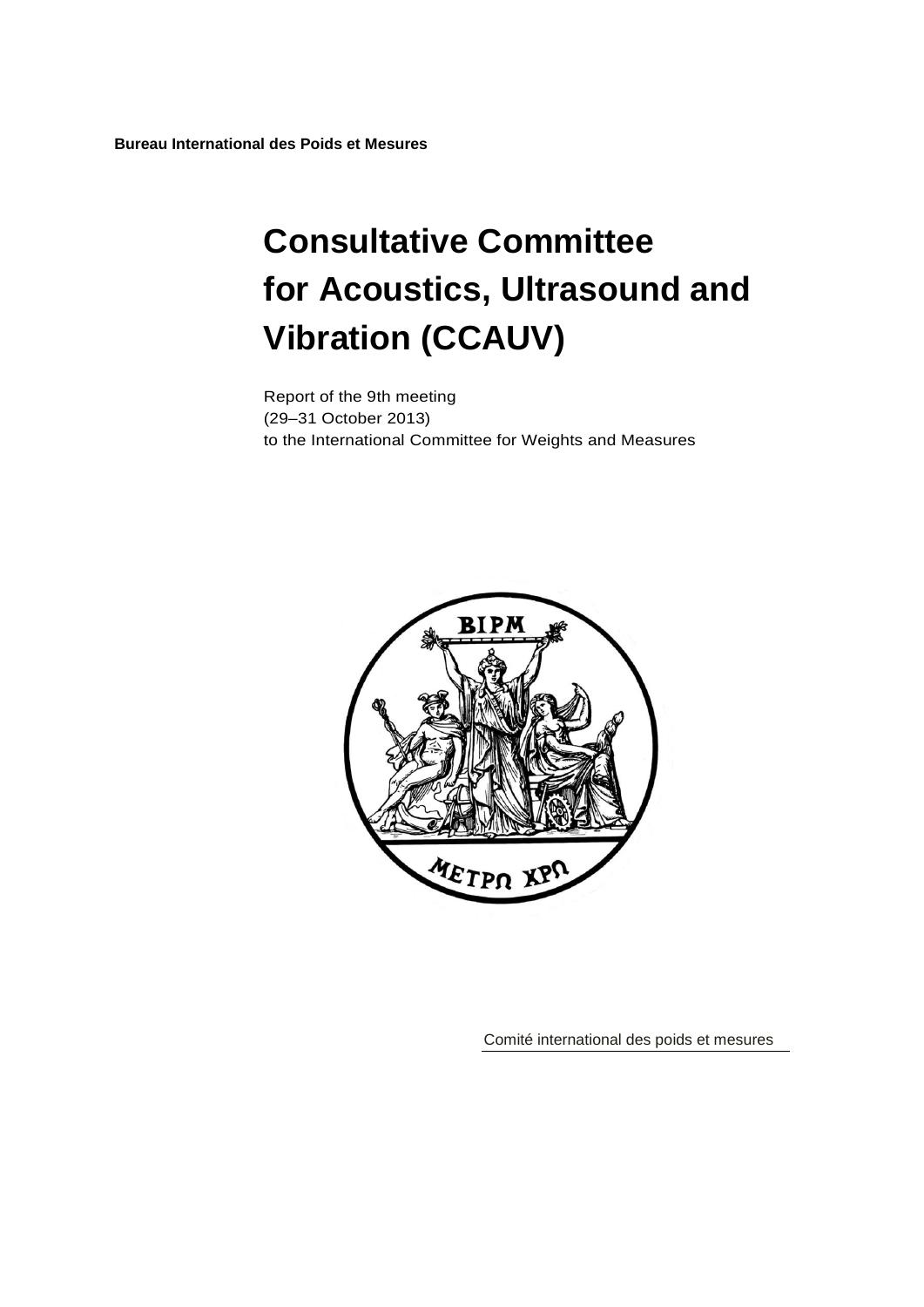#### Note:

Following a decision of the International Committee for Weights and Measures at its 92nd meeting in October 2003, Reports of meetings of Consultative Committees will henceforth be published only on the BIPM website in the form presented here.

Full bilingual printed versions in French and English are no longer published.

> M. Milton, Director BIPM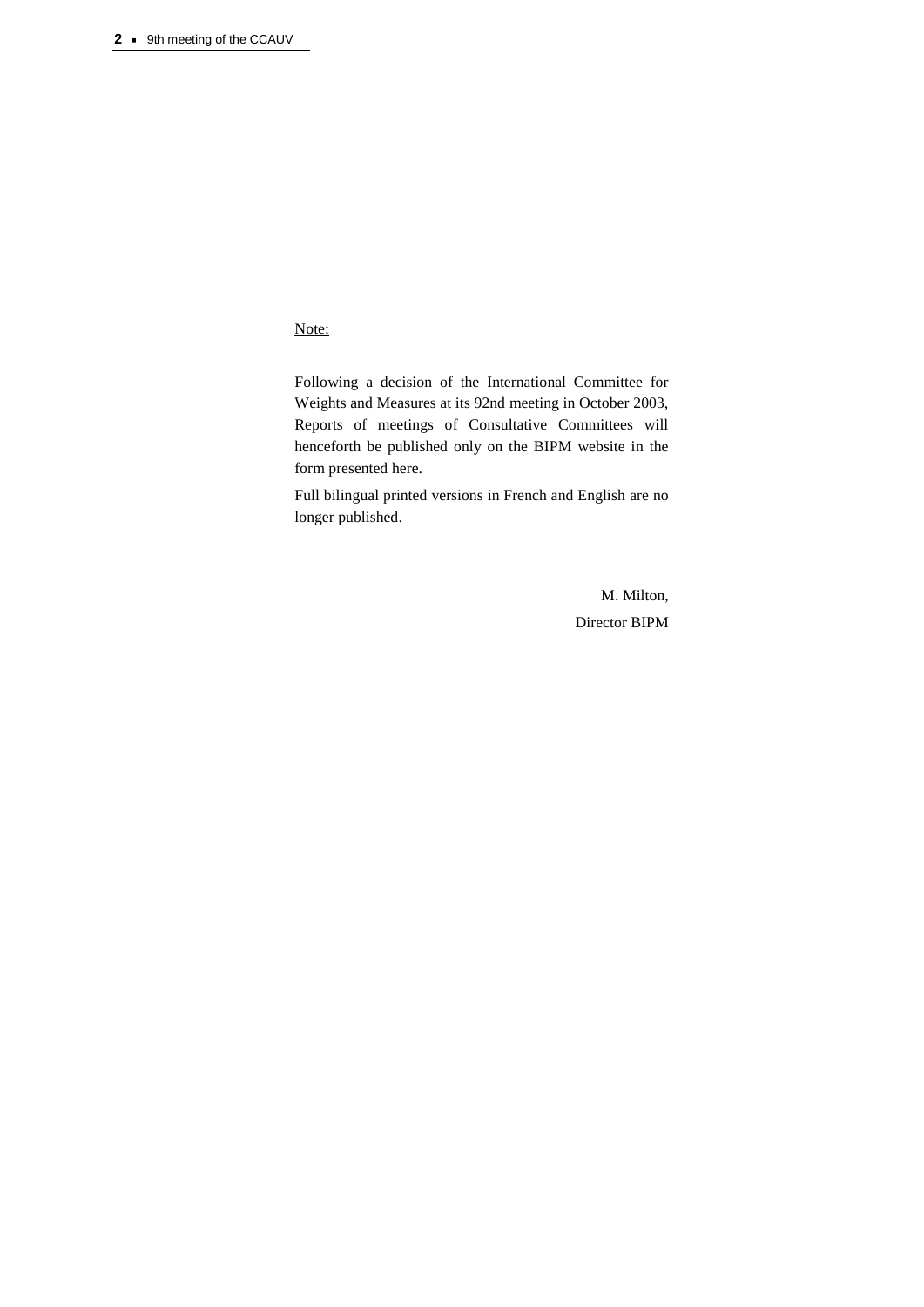## **LIST OF MEMBERS OF THE CONSULTATIVE COMMITTEE FOR ACOUSTICS, ULTRASOUND AND VIBRATION**

as of 29 October 2013

#### **President**

Prof. Dr J. Valdés, Member of the International Committee of Weights and Measures.

#### **Executive Secretary**

Dr S. Picard, International Bureau of Weights and Measures [BIPM], Sèvres.

#### **Members**

Central Office of Measures/Glówny Urzad Miar [GUM], Warsaw.

Centro Nacional de Metrología [CENAM], Querétaro.

- All-Russian D.I. Mendeleyev Research Institute for Metrology, Rosstandart [VNIIM], St Petersburg.
- Danish Fundamental Metrology Ltd [DFM], Lyngby.
- Instituto Nacional de Metrologia, Normalizacao e Qualidade Industrial [INMETRO], Rio de Janeiro.
- Istituto Nazionale di Ricerca Metrologica [INRIM], Turin.
- Korea Research Institute of Standards and Science [KRISS], Daejeon.
- Laboratoire National de Métrologie et d'Essais [LNE], Paris.

National Institute of Metrology [NIM], Beijing.

- National Institute of Standards and Technology [NIST], Gaithersburg.
- National Measurement Institute of Australia [NMIA], Lindfield.
- National Metrology Institute of Japan, National Institute of Advanced Industrial Science and Technology [NMIJ/AIST], Tsukuba.

National Metrology Institute of South Africa [NMISA], Pretoria.

National Metrology Institute of Turkey [UME], Gebze-Kocaeli.

National Physical Laboratory [NPL], Teddington.

National Research Council of Canada [NRC], Ottawa.

Physikalisch-Technische Bundesanstalt [PTB], Braunschweig.

The Director of the International Bureau of Weights and Measures [BIPM], Sèvres.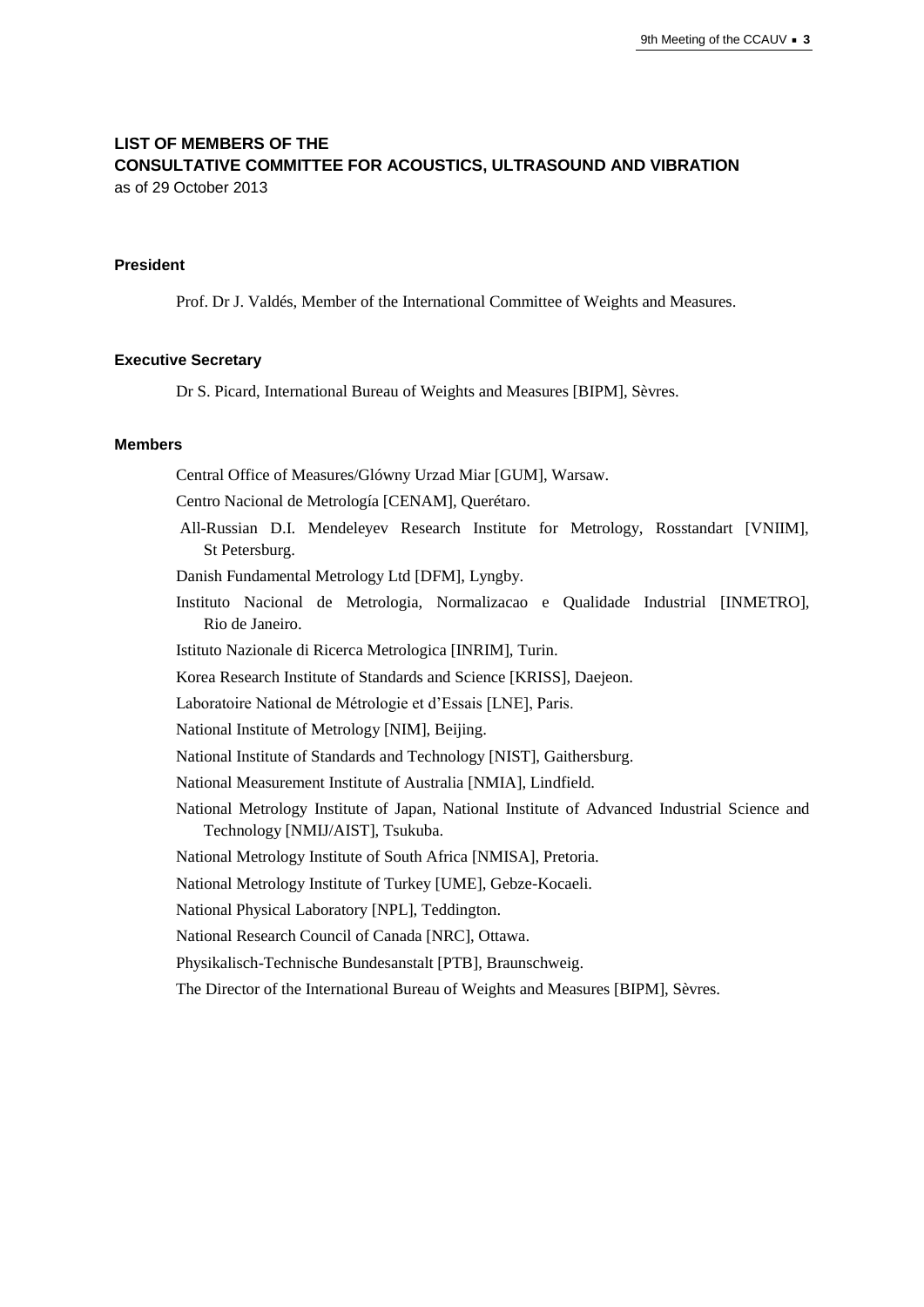#### **Observers**

Agency for Science, Technology and Research [A\*STAR], Singapore.

Institute for Physical-Technical and Radiotechnical Measurements, Rosstandart [VNIIFTRI], Moscow.

Bulgarian Institute of Metrology [BIM], Sofia.

Bundesamt für Eich-und Vermessungswesen [BEV], Vienna.

Centro Español de Metrología [CEM], Madrid.

Czech Metrology Institute [CMI], Brno.

Federal Office of Metrology [METAS], Bern-Wabern.

Instituto Português da Qualidade [IPQ], Caparica.

Institutul National de Metrologie [INM], Bucharest.

International Electrotechnical Commission [IEC], Geneva.

International Organization for Standardization [ISO], Geneva.

National Physical Laboratory of India [NPLI], New Delhi.

Slovak Metrology Institute/Slovenský Metrologický Ústav [SMU], Bratislava.

VSL [VSL], Delft.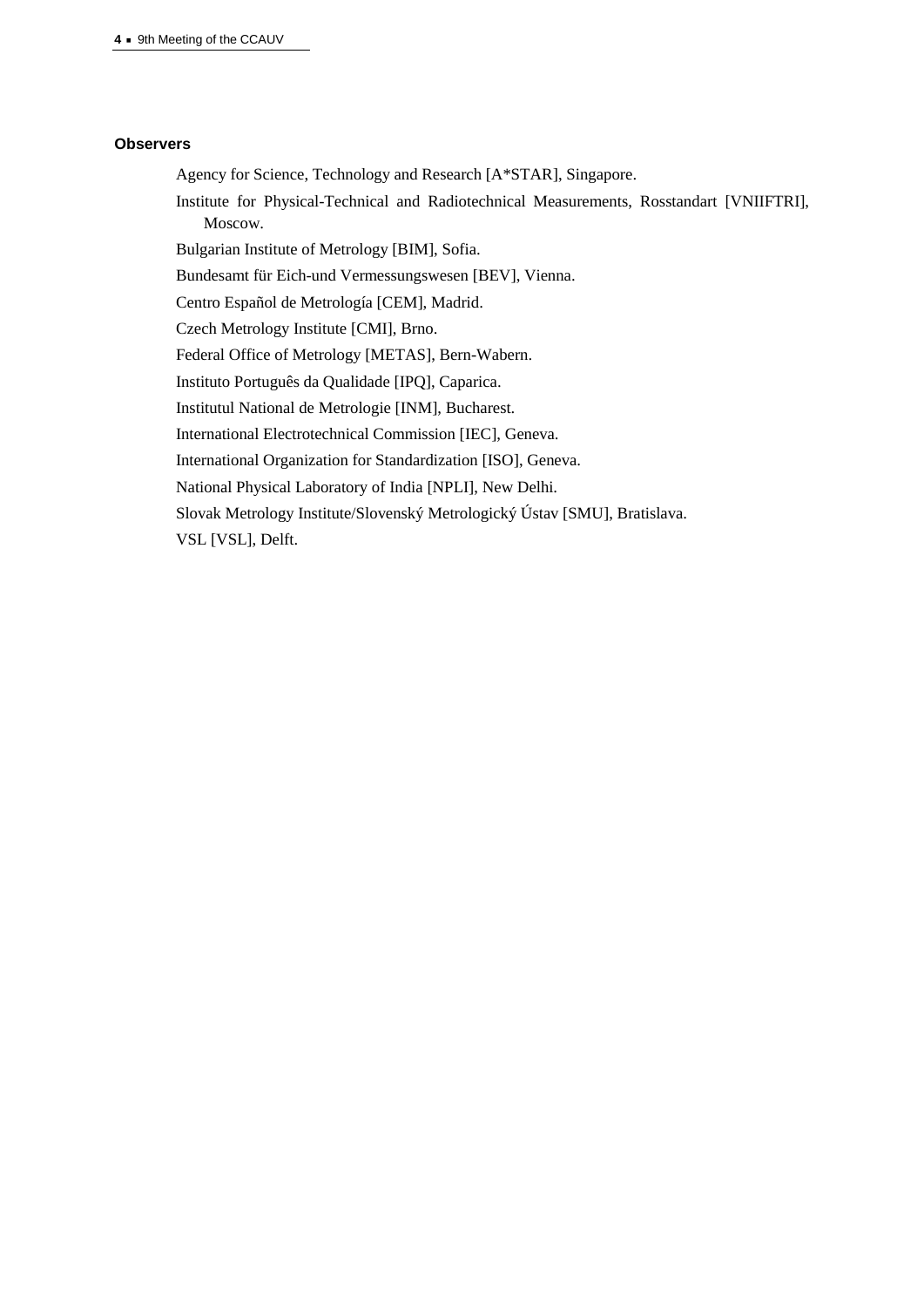#### **1 OPENING OF THE MEETING**

The ninth meeting of the Consultative Committee for Acoustics, Ultrasound and Vibration (CCAUV) took place at the International Bureau of Weights and Measures (BIPM), Pavillon de Breteuil, Sèvres, from 29 to 31 October 2013.

The following were present:

K. Baik (KRISS), R. Barham (NPL), S. Barrera Figueroa (DFM), C.Bartoli (LNE), T. Bruns (PTB), S. Crocker (NIST), D. Dobrowolska (GUM), G. Durando (INRIM), J.S. Echeverría-Villagómez (CENAM), M. Gaitan (NIST), C. Guglielmone (INRIM), P. Harris (NPL), R. Horiuchi (NMIJ/AIST), C. Koch (PTB), J. Kolasa (GUM), H.S. Kwon (KRISS), T.R. Licht (BKSV-DPLA), M.J.T. Milton (Director of the BIPM), R. Nel (NMISA), A. Ota (NMIJ/AIST), G. Ripper (INMETRO), S. Robinson (NPL), D. Rodrigues (LNE), E. Sadikoglu (UME), E. Sandermann-Olsen (BKSV-DPLA), A. Scott (NMIA), G. Silva Pineda (CENAM), Q. Sun (NIM), J. Valdés (INTI), C. Veldman (NMISA), L. Wu (NRC), P. Yang (NIM), A. Yankovsky (VNIIM), and B. Zeqiri (NPL).

Observers: H.A. Chua (A\*STAR), A. Enyakov (VNIIFTRI), I. Godinho (IPQ), C. Hof (METAS), A.E. Isaev (VNIIFTRI), M. Nieves Medina (CEM) and A. Nikolaenko (VNIIFTRI).

Sent apologies: M. Blabla (CMI), J.-N. Durocher (LNE), R. Eldelmaier (EV), R. Koops (VSL), V. Pozdeeva (BelGIM) and T. Usuda (NMIJ/AIST).

Invited by the President: A. Maina (KEBS) and L. Pitre (LNE-Cnam).

Also present: S. Picard (Executive Secretary of the CCAUV), C. Kuanbayev (Executive Secretary of the JCRB) and C. Thomas (Coordinator of the BIPM KCDB).

## **2 WELCOME AND INTRODUCTION OF TOPICS AND PRESENTATION OF SPEAKERS BY THE CCAUV PRESIDENT, PROF. DR JOAQUÍN VALDÉS**

The president of the CCAUV, Prof. Dr Valdés welcomed all participants and opened the meeting at 2.00 p.m. on Tuesday, 29 October 2013. Apologies from Dr Milton were accepted; he took part in the meeting from Wednesday morning.

Prof. Dr Valdés announced that the next General Conference on Weights and Measures (CGPM) will take place in November 2014. The envisaged change in the International System of Units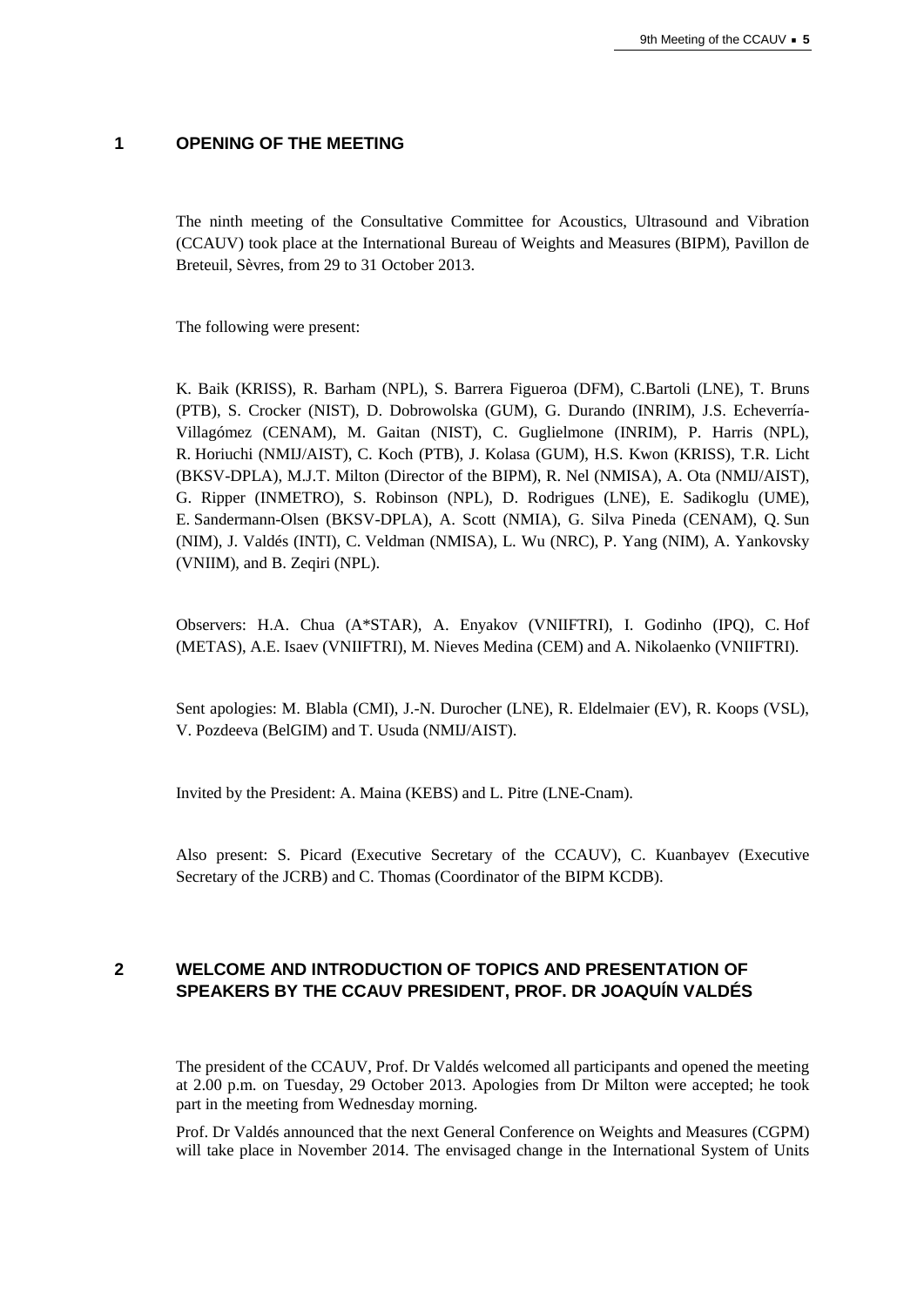(SI) will be postponed until 2018 due to various concerns, most of them linked to the new definition of the kilogram. Although the CCAUV is not directly affected it should observe the matter carefully.

Another important potential change is the major revision of the Guide to the Expression of Uncertainty in Measurement (GUM). This was covered in the talk by Dr Peter Harris (NPL). In addition, several recent research topics were presented (see §3).

## **3 PRESENTATIONS ON SELECTED SCIENTIFIC TOPICS: APPLICATIONS IMPACTING HEALTH, ENVIRONMENT AND INDUSTRY**

The following talks were presented:

Dr Peter Harris (NPL) **Revision of the guide to the expression of uncertainty in measurement impact on national metrology institutes and industry**: This talk covered the technical and practical aspects of the planned changes to the GUM, an overview of the present GUM and Supplements, why the Bayesian approach is being taken, and the consequences for NMIs and industry; see CCAUV/13-37.

Dr Laurent Pitre (LNE-Cnam) **An acoustic / microwave determination of the Boltzmann constant at the LNE-Cnam with a 0.5 litre quasi-sphere**: Presently the kelvin is based on the triple point of water, but new work aims at fixing the value of the Boltzmann constant to define the kelvin. To date, the achieved uncertainty is 1.2 ppm; see CCAUV/13-38.

Dr Christian Koch (PTB) **Determination and modeling of temperature increase during phacoemulsification**: In cataract surgery the endothelium, which *inter alia* controls the water content of the cornea, may be damaged by the phacoemulsification technique. Experiments and modelling have shown that increases in temperature during this process are unlikely to cause damage, and that streaming and cavitation are more likely to be sources of damage; see CCAUV/13-39.

Dr Thomas Bruns (PTB) **EMRP IND09 Traceable dynamic measurement of mechanical quantities**: Areas which are being covered in this project include the dynamic effects of conditioning electronics and taking into account the interaction of the sensors with the monitored mechanical structure; 1 see CCAUV/13-40.

Dr Richard Barham (NPL) **Instrumentation facilitating a new interactive approach to urban noise management**: The NPL has successfully modified standard MEMS microphones such as those used in smartphones, to meet the frequency response specified in IEC 61672 for Class 1 microphones; see CCAUV/13-41.

 $\overline{a}$ 

<sup>&</sup>lt;sup>1</sup> [Metrologia](http://iopscience.iop.org/0026-1394/50/6/580/pdf/0026-1394_50_6_580.pdf) 2013 **50** 580–585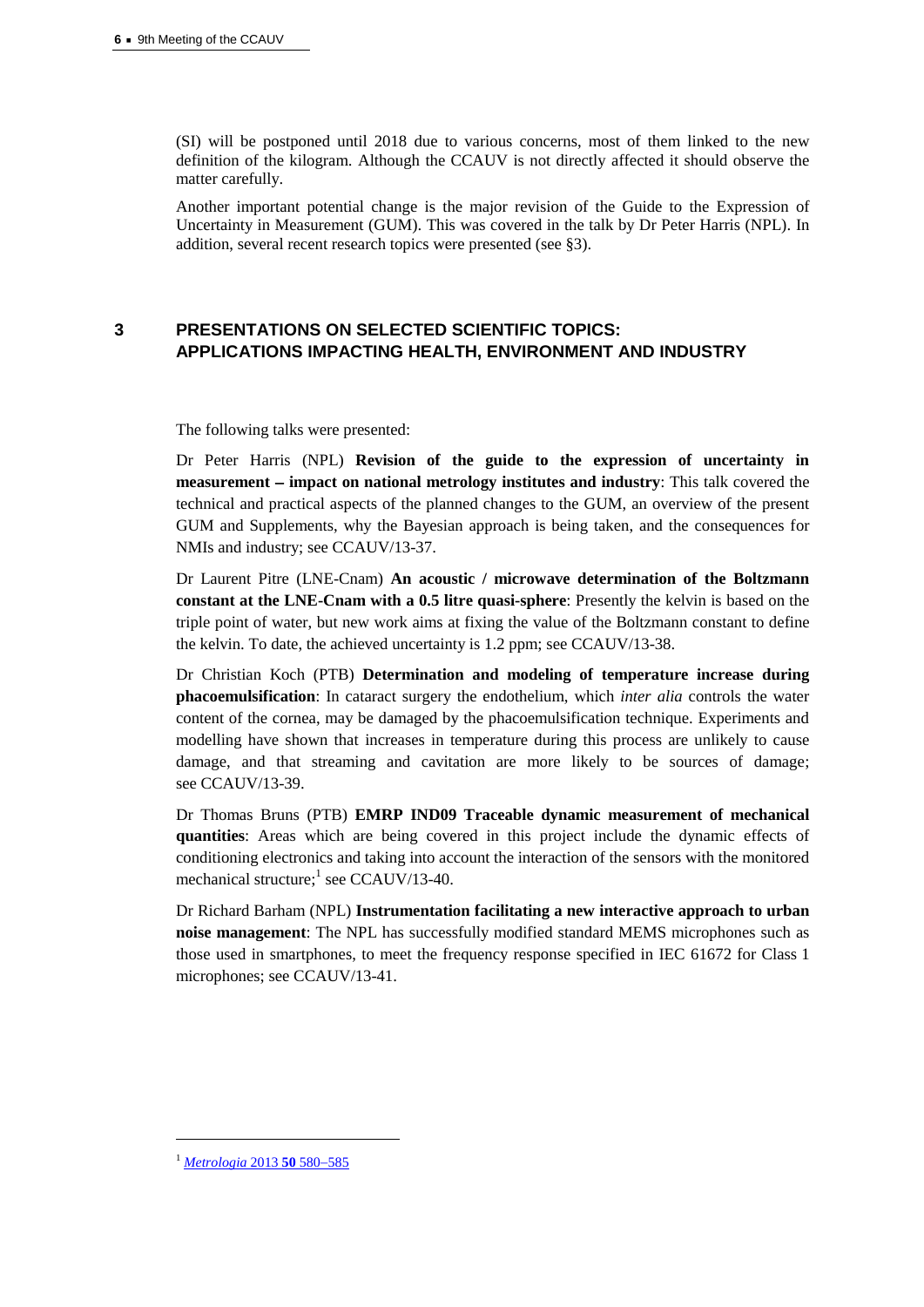#### **4 WELCOME**

The Director of the BIPM, Dr Milton welcomed the participants. He commented that this is his first meeting of the CCAUV and that he looked forward to learning its topics. He noted that while the CCAUV does not deal directly with the base units of the SI, its work concentrates on science and technology.

After an introduction by the participants, the CCAUV observed one minute's silence in memory of Prof. Dr Knud Rasmussen from Denmark, a former member of the CCAUV who had died since the previous meeting. He will be remembered as a significant contributor to AUV research and to the CCAUV in particular.

Prof. Dr Valdés reported on the International Committee of Weights and Measures (CIPM) meeting that took place at the BIPM the previous week. A planning process for the future strategy of the BIPM has started and the results are being considered. The CIPM considered new procedures for membership of the CIPM, for the appointment of chairpersons for the Consultative Committees and other positions. A sub-group of CIPM members will be formed to review the CIPM MRA. This group will present a report to the CIPM in 2014.

Prof. Dr Valdés stated that the CCAUV Strategic Planning Working Group (SPWG) now has a focus on the benefits of AUV to the health, environment and industrial sectors. There is also need for a new strategy for Key Comparisons (KCs) as their numbers are increasing. KCs should be more "key" and this topic was on the agenda of the CCAUV Key Comparison Working Group (KCWG) which met on 29 October. He noted that the KCWG, founded in 2011, is now active and all technical protocols and reports are checked by the group, and that some KCs are now in a second round.

## **5 APPOINTMENT OF THE RAPPORTEUR**

Dr Scott and Dr Koch agreed to act as the rapporteurs.

## **6 CHANGES OR ADDITIONS TO THE AGENDA**

The agenda was accepted as no changes were required. Although key comparison database (KCDB) matters were not specifically on the agenda, Dr Picard mentioned that Dr Thomas, the KCDB Coordinator, would assist during the meeting.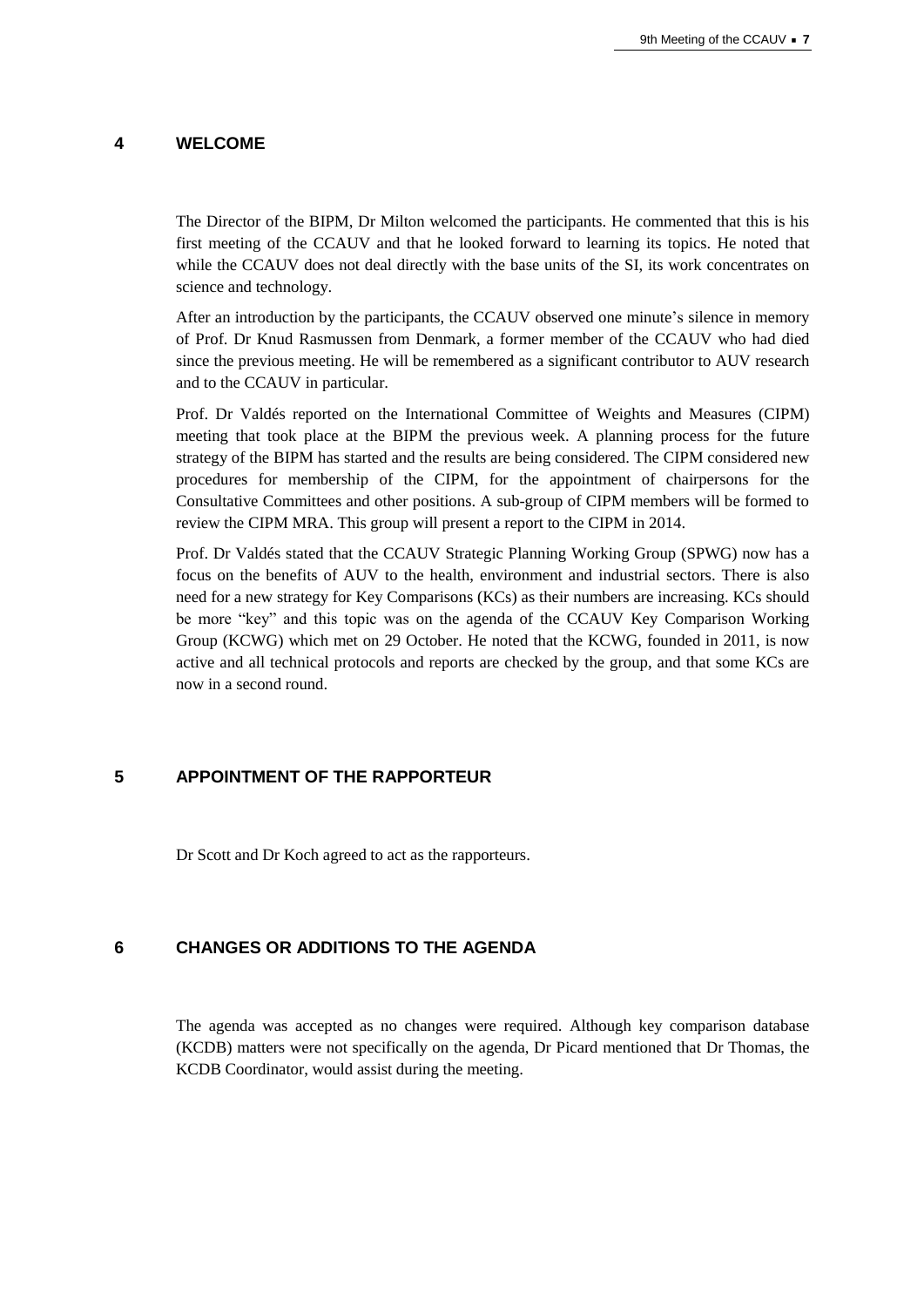#### **7 REPORT OF THE 8TH CCAUV MEETING 2012**

The report had previously been approved by email.

The [actions decided during the last meeting](https://www.bipm.org/cc/CCAUV/Allowed/Summary_reports/CCAUV-8_actions_and_decisions_Final_RS_SP.pdf) were checked:

- CCAUV8/A1. **All participants** to consider if they have further inputs to the strategic planning process, to complete the pro-forma questionnaire circulated by the SPWG, and return it to Bajram Zeqiri, by **12 July 2012.** [October 2013: Accomplished]
- CCAUV8/A2. **SPWG Chairman** to identify experts from within the CCAUV to collate responses from each of the areas, then the SPWG to compile and publish a Strategy document, by **12 December 2012**. [October 2013: Accomplished]
- CCAUV8/A3. **All participants** capable of providing quality system peer review services to complete the pro-forma document available on the CCAUV website and submit to the Executive Secretary for inclusion in the technical assessor database. Ongoing. [October 2013: Accomplished]
- CCAUV8/A4. **NIM** to prepare a questionnaire to gather input on the scope of a protocol for a future CCAUV key comparison on low frequency calibration of accelerometers, by **12 September 2012. [**October 2013: Accomplished]
- CCAUV8/A5. **NPL** to prepare a questionnaire to gather input on the scope of a protocol for a future CCAUV key comparison on free-field calibration of hydrophones, by **12 September 2012.** [October 2013: Funding is available now and a questionnaire will soon appear]
- CCAUV8/A6. **NPL** to prepare draft protocol for a new CCAUV key comparison on free-field calibration of ultrasonic hydrophones, by **12 December 2012**. [October 2013: In progress]
- CCAUV8/A7. Any participant interested in attending the BIPM Workshop on *Challenges in Metrology for Dynamic Measurement* (15-16 November 2012), to liaise with their institute Director on availability of further places. [October 2013: Accomplished]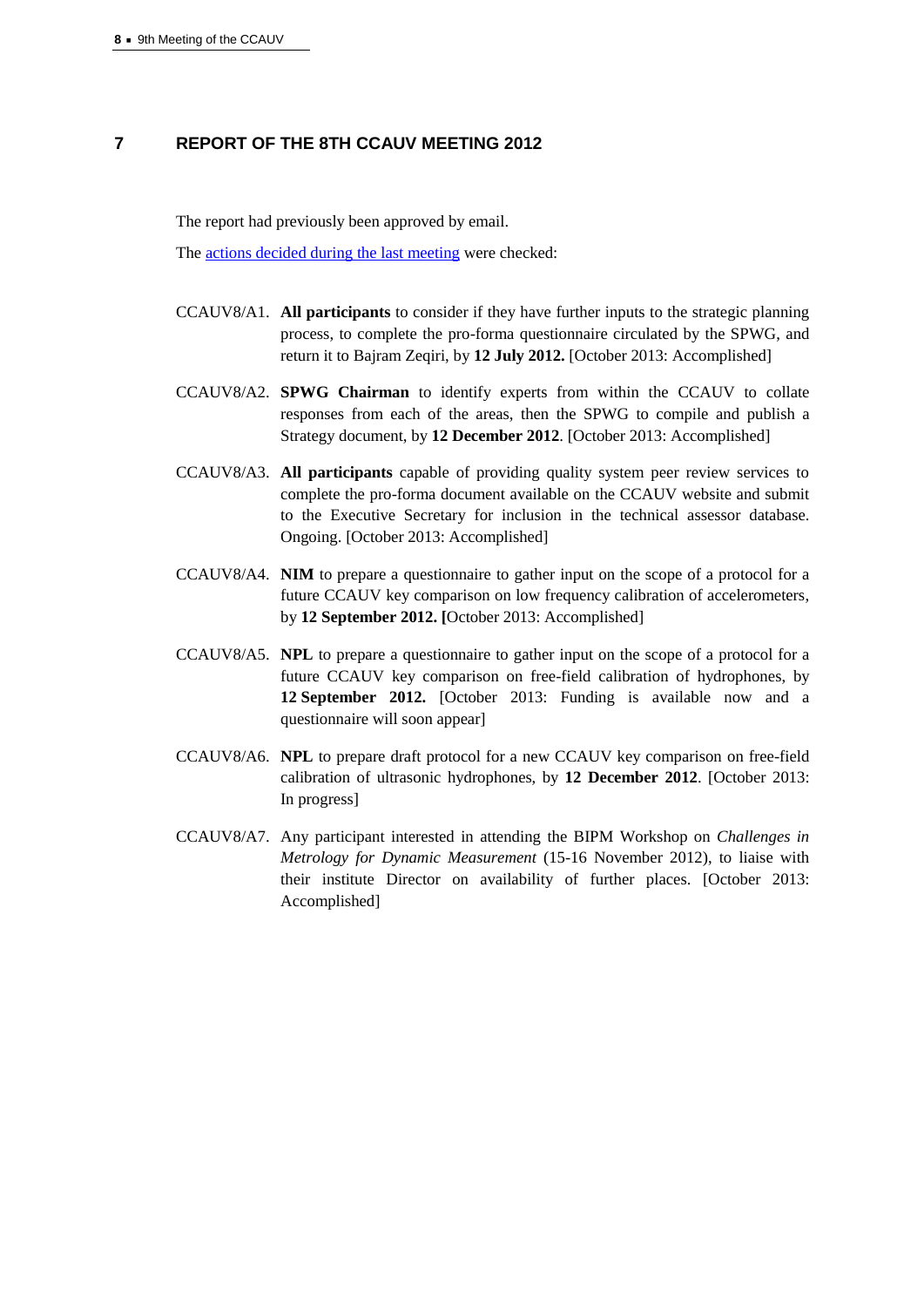## **8 REPORT FROM THE CCAUV WORKING GROUP ON STRATEGIC PLANNING (SPWG)**

Dr Zeqiri reported that the CCAUV Working Group on Strategic Planning (SPWG) had met before the CCAUV meeting, on Monday 29 October 2013. Mr Henson, Director of the International Liaison and Communication Department at the BIPM, presented a review at the meeting about strategic planning related to the CIPM. In particular, KC planning for the CCs is critical. Strategy planning is associated with a document which should be reviewed every two years with a general review every four years.

A discussion had occurred on the usefulness of the document, which had been found to be of help and support by several participants when national strategies and planning are discussed within NMIs.

Mr Henson is responsible for strategic planning at the BIPM. A template for a strategy document was communicated to each Consultative Committee in April 2012. In the case of the CCAUV, the strategic document has followed the template format and is based on a questionnaire which was addressed to the CCAUV in 2012 and the contributions of selected experts. A 20-page document was prepared and accompanied by a condensed one-page version as an executive summary. This was sent to all CCAUV members for comment. The revised document is now complete and will be published on the CCAUV web page.

Dr Picard commented that the CCAUV will be represented at next the CGPM through a poster session. The CCAUV was invited to think about how AUV matters could be presented. Dr Picard asked for input for the poster; photographs, pictures or facts for the poster may be submitted to her.

A discussion about the management of KCs followed and Dr Zeqiri proposed merging the KCWG and the SPWG as they work in similar fields and have many subjects in common. In addition, both working groups consist of almost the same people. Dr Milton explained that many activities are underway in Consultative Committees to reduce the number of WGs and that this is a general trend. He pointed out that many of the KCWGs in other Consultative Committees fulfil only an editorial role in the KCs. Dr Bruns commented that the CCAUV-KCWG addresses many technical issues such as statistics, mathematical methods, or performance of KCs. This advantage would be diluted if the two groups were merged, and the focus of the KCWG will drift away. Dr Ripper said that the focus of the two groups is very different and he recommended that both are retained. Dr Barrera Figueroa agreed that the focus of the two groups is different. He suggested the setting up of an *ad hoc* SPWG group when a revision of the strategic planning document is necessary. Dr Koch emphasized that the KCWG adds great value by keeping the technical details correct, and perhaps should select more specialist members to address technical problems. Dr Picard suggested further reflection on the question of merging and populating the working groups.

Finally, Dr Milton explained that the strategic planning documents have not yet been published on the website, but that all documents are available within the NMIs via their respective directors.

Prof. Dr Valdés discussed and compared the terms of reference of the SPWG and the KCWG. It became apparent that most of the terms of reference for the SPWG do not explicitly deal with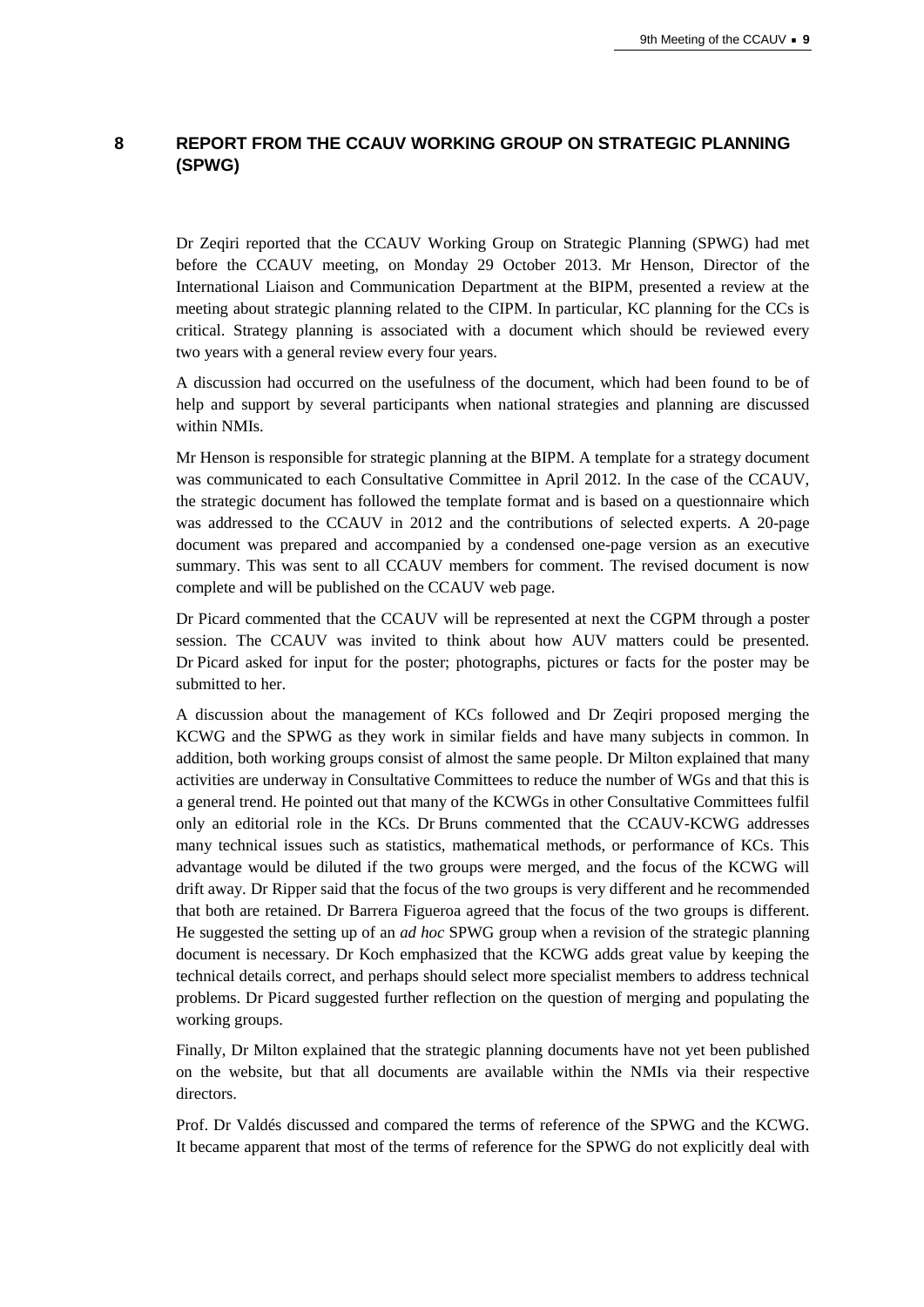key comparisons but with science and technology matters. The terms of reference of the KCWG have two points which together make it clear that input should be given into the SPWG with respect to future needs of key comparisons. Prof. Dr Valdés proposed that both working groups be maintained and that a common working space be created where both groups overlap. Dr Bruns thanked Prof. Dr Valdés for making this so clear. Dr Zeqiri accepted this as a decision.

Prof. Dr Valdés encouraged all members to read the NPL document on metrology for the 2020s which covers metrology incorporated into machines ("self-calibration") but stresses the need to have them as close as possible to the primary standards.

## **9 REPORT FROM THE CCAUV WORKING GROUP FOR KEY COMPARISONS (KCWG)**

Dr Bruns introduced two new draft documents. The first document, entitled "Guidance for carrying out key comparisons within the CCAUV", covers rules and procedures of the KCWG. It summarizes the basic rules of working within the KCWG. Dr Bruns explained that the procedures for submitting a report or a protocol may now be based on a clearly written process. In particular, a response on the comments made by the KCWG is required from the pilot laboratory. The procedure was accepted by the CCAUV and will be published on the website.

The second document, entitled "KC Rules and Procedure of the CCAUV-KCWG", concerns guidance on the performance of KCs in the CCAUV. It follows the basic rules of the BIPM and collects together all issues which should be kept in mind while running KCs. It is a practical document to be read in conjunction with the BIPM guidelines, and it aims to help avoid basic and common mistakes.

Dr Thomas informed the CCAUV that most Consultative Committees have decided that it is no longer necessary to calculate bilateral degrees of equivalence (DoE). However, the equations and information to allow this practice to continue will be provided. Dr Bruns agreed that bilateral DoEs are no longer required, especially as CMCs are based on unilateral rather than bilateral DoEs. He said that the pilot laboratories have the option to calculate them but that this is not mandatory.

Dr Bruns resigned as the chairman of the KCWG for personal reasons. Dr Ripper was appointed as the new chairperson of the KCWG. The President thanked Dr Bruns for his excellent work.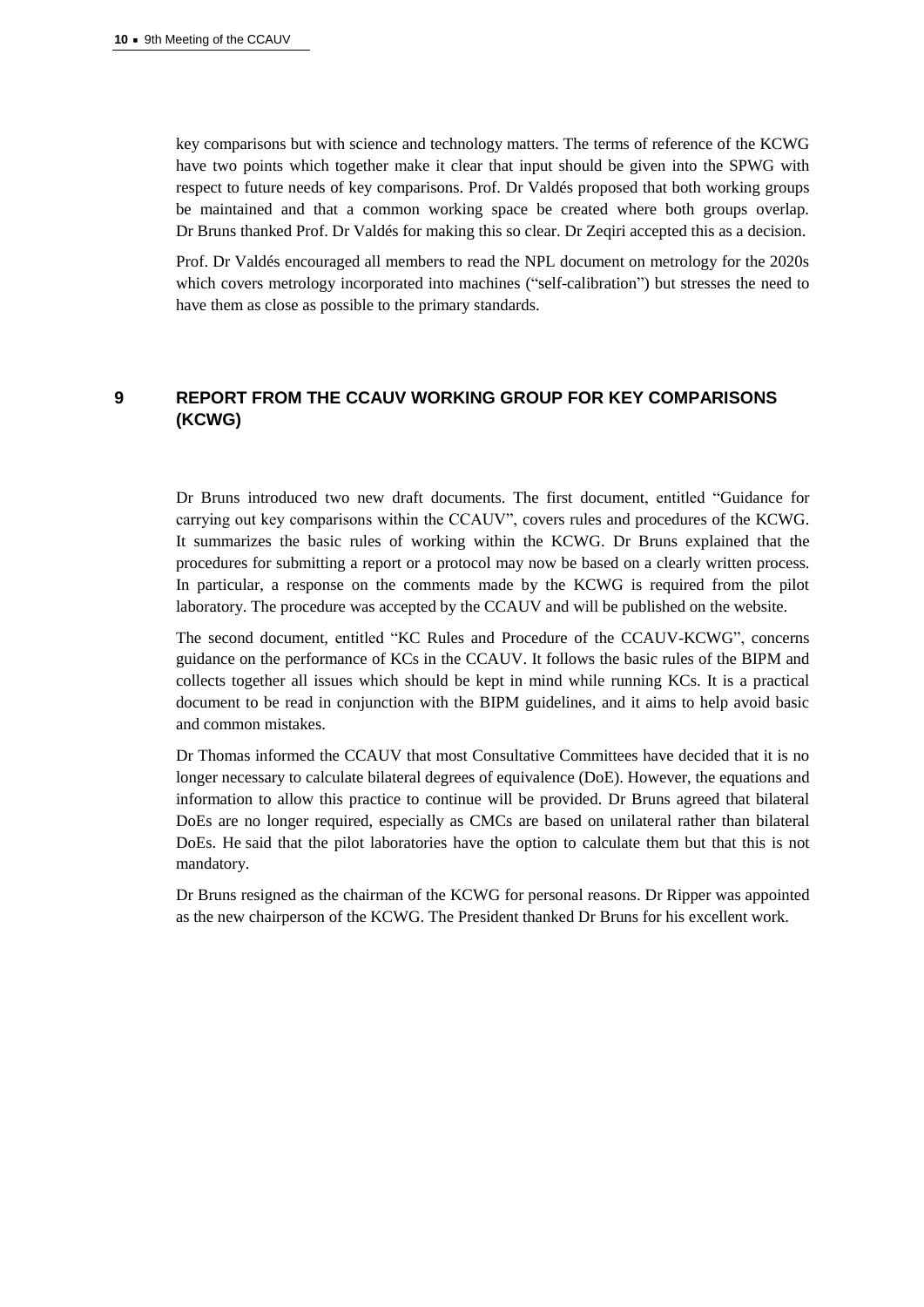#### **10 CCAUV KEY COMPARISONS**

#### **10.1 Key Comparisons and reports in progress**

#### 10.1.1 CCAUV.A-K5

Dr Barham presented an update on [CCAUV.A-K5.](http://kcdb.bipm.org/appendixB/KCDB_ApB_info.asp?cmp_idy=1091&cmp_cod=CCAUV.A-K5&prov=exalead) He explained a new approach to represent the data by reference curves, although this concept is still being developed due to some problems with data analysis. He raised the question of whether the Draft B should present the reference data in terms of discrete data (the traditional method) or as continuous data (a new method). In the ensuing discussion it became clear that it is presently more advantageous to use the traditional method. The use of reference curves could be the subject of an ongoing project; there still remain questions on aspects such as the statistical methods of fitting curves to the data and the identification by participant laboratories on correlated components in their uncertainty calculations (as these will affect the fitting algorithm). The incorporation of reference curves in the KCDB was another issue; the presentation of results, while complete in the report, may be limited to third-octaves in the KCDB.

#### 10.1.2 CCAUV.U-K3

Dr Koch presented the results of the [CCAUV.U-K3](http://kcdb.bipm.org/appendixB/KCDB_ApB_info.asp?cmp_idy=867&cmp_cod=CCAUV.U-K3&page=1&search=2&cmp_cod_search=CCAUV.U-K3&met_idy=&bra_idy=&epo_idy=&cmt_idy=&ett_idy_org=&lab_idy=&cou_cod=) Draft B report. The revised comparison report has been submitted to the KCWG. Once accepted, Dr Picard will send the report to all CCAUV members for formal approval. A new comparison, [CCAUV.U-K3.1,](http://kcdb.bipm.org/appendixB/KCDB_ApB_info.asp?cmp_idy=1357&cmp_cod=CCAUV.U-K3.1&page=1&search=2&cmp_cod_search=CCAUV.U-K3.1&met_idy=&bra_idy=&epo_idy=&cmt_idy=&ett_idy_org=&lab_idy=&cou_cod=) will start after approval of the report. The INRIM will take part as a second linking lab, along with the PTB (pilot), INMETRO, NPLI, NMIJ/AIST and KRISS. One transducer has been selected and it is hoped that the comparison will begin in early 2014. Dr Bruns reminded the CCAUV of the rules for participation in KCs, and emphasized that participants should be willing and available to participate in subsequent supplementary, RMO or linking comparisons.

#### 10.1.3 CCAUV.V-K2

Dr Bruns commented that many difficulties had occurred with [CCAUV.V-K2.](http://kcdb.bipm.org/appendixB/KCDB_ApB_info.asp?cmp_idy=959&cmp_cod=CCAUV.V-K2&page=1&search=2&cmp_cod_search=CCAUV.V-K2&met_idy=&bra_idy=&epo_idy=&cmt_idy=&ett_idy_org=&lab_idy=&cou_cod=) A Draft B report had been submitted to the KCWG which has provided comments that are now under review by the pilot laboratory. Dr Ripper is willing to assist in this assessment as a co-pilot since Dr Bruns, being the pilot, is also the chairperson of the KCWG.

#### **10.2 Key Comparison proposals**

#### 10.2.1 [CCAUV.V-K3](http://kcdb.bipm.org/appendixB/KCDB_ApB_info.asp?cmp_idy=1356&cmp_cod=CCAUV.V-K3&page=1&search=2&cmp_cod_search=CCAUV.V-K3&met_idy=&bra_idy=&epo_idy=&cmt_idy=&ett_idy_org=&lab_idy=&cou_cod=)

Mr Sun commented that a questionnaire to prepare the comparison was established in September 2012 and seventeen replies had been received. Fourteen participants will take part in the comparison and all preliminary problems concerning the protocol had been solved. Dr Thomas pointed out that this comparison had not yet been registered. Mr Sun will provide a revised final version of the technical protocol containing only minor modifications. The technical protocol was therefore approved by the CCAUV.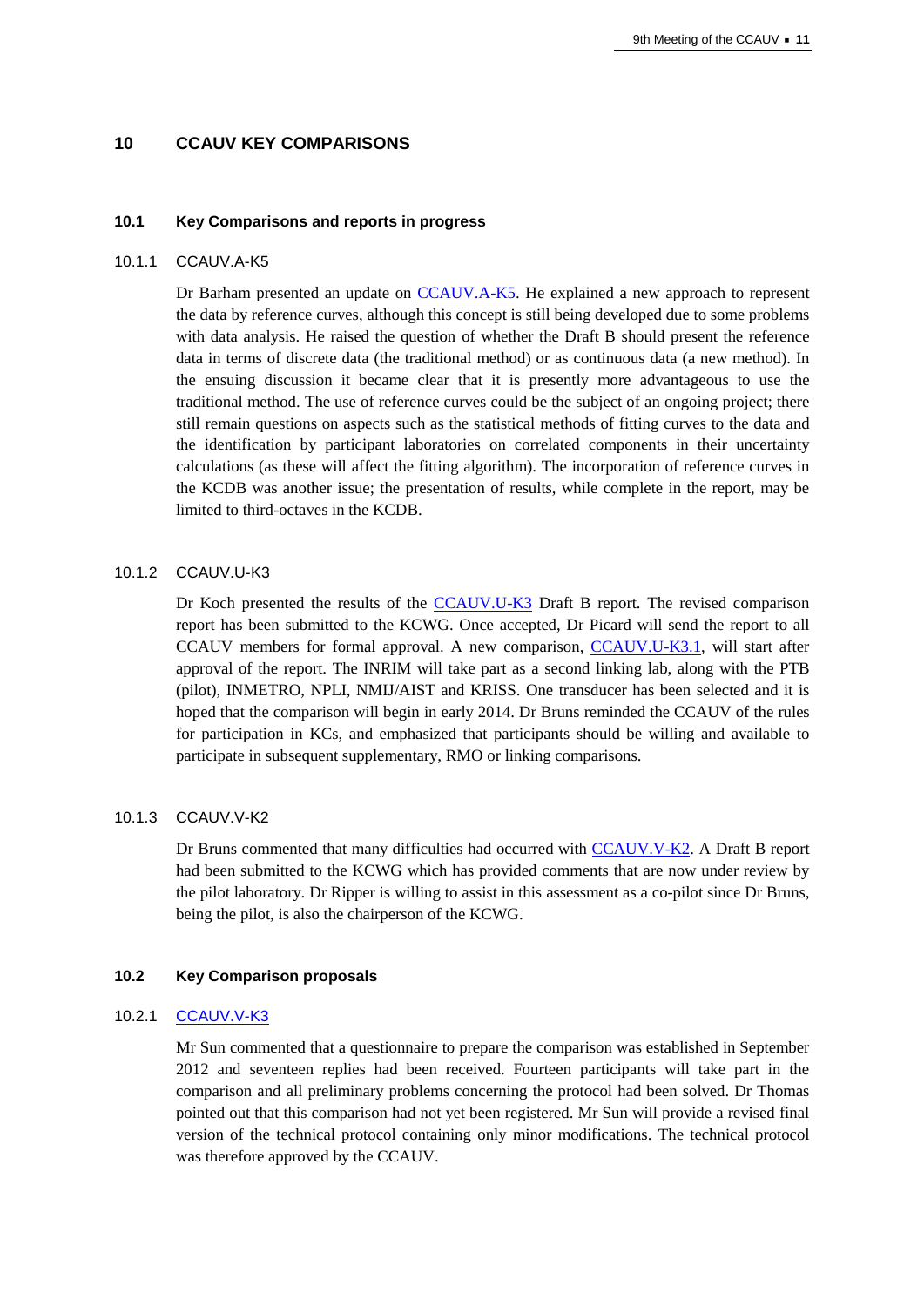Dr Picard commented that, as agreed, the regional supplementary comparisons APMP.AUV.V-S1 and EURAMET.AUV.V-S1 which both cover the same topic as CCAUV.V-K3 had already been launched. They will be upgraded as key comparisons once the CCAUV.V-K3 has been included in the KCDB and will be renamed APMP.AUV.V-K3 and EURAMET.AUV.V-K3, respectively.

#### 10.2.2 [CCAUV.U-K4](http://kcdb.bipm.org/appendixB/KCDB_ApB_info.asp?cmp_idy=1094&cmp_cod=CCAUV.U-K4&page=1&search=2&cmp_cod_search=CCAUV.U-K4&met_idy=&bra_idy=&epo_idy=&cmt_idy=&ett_idy_org=&lab_idy=&cou_cod=)

Dr Zeqiri informed the CCAUV about the upcoming comparison of laboratory reference ultrasonic hydrophone calibrations. It is an enhanced update of  $\overline{CCAUV.U-K2}$  but with an extended scope. There will be four participants; INMETRO has also been invited to take part. Calibration of two hydrophones at frequencies from 0.5 MHz to 20 MHz is required. The comparison can start in April 2014. The technical protocol is being drafted and will be submitted to the participants (presently NPL, PTB, NMIJ/AIST, NIM and INMETRO) for review. Optical interferometry rather than reciprocity will be the preferred method.

#### 10.2.3 [CCAUV.W-K2](http://kcdb.bipm.org/appendixB/KCDB_ApB_info.asp?cmp_idy=1375&cmp_cod=CCAUV.W-K2&page=1&search=2&cmp_cod_search=CCAUV.W-K2&met_idy=&bra_idy=&epo_idy=&cmt_idy=&ett_idy_org=&lab_idy=&cou_cod=)

Dr Robinson explained that funding is now available for this comparison within the NPL. A questionnaire is ready and will be sent out shortly after the CCAUV meeting. It covers all the technical issues. The following institutes are interested in receiving the questionnaire: NPL, NIST, VNIIFTRI, HAARI<sup>2</sup>, UME, INMETRO, and KRISS. A draft protocol should be ready by February 2014.

#### **10.3 CCAUV supplementary comparisons**

[CCAUV.V-S1](http://kcdb.bipm.org/appendixB/KCDB_ApB_info.asp?cmp_idy=1284&cmp_cod=CCAUV.V-S1&page=1&search=2&cmp_cod_search=CCAUV.V-S1&met_idy=&bra_idy=&epo_idy=&cmt_idy=&ett_idy_org=&lab_idy=&cou_cod=) is a bilateral comparison between the PTB and the KRISS on angular acceleration measurement. Two artefacts were used and a good agreement was found in the results. The question arose on which other institutes are able to measure angular acceleration. It appeared that the CENAM is able to calibrate angular velocity by interferometry. The Draft B report is presently under review by the KCWG. The possible extrapolation of linear to angular vibration CMCs remains on the agenda of topics to be discussed by the CCAUV.

#### **11 REGIONAL METROLOGY ORGANIZATIONS**

#### **11.1 Report from the RMOWG**

 $\overline{a}$ 

Mr Veldman presented the outcomes from the CCAUV Working Group for RMO Coordination (RMOWG) meeting held on 29 October 2013. The CCAUV was informed that Mr Veldman accepted chairmanship of the RMOWG for another term.

<sup>&</sup>lt;sup>2</sup> Designated institute by the NIM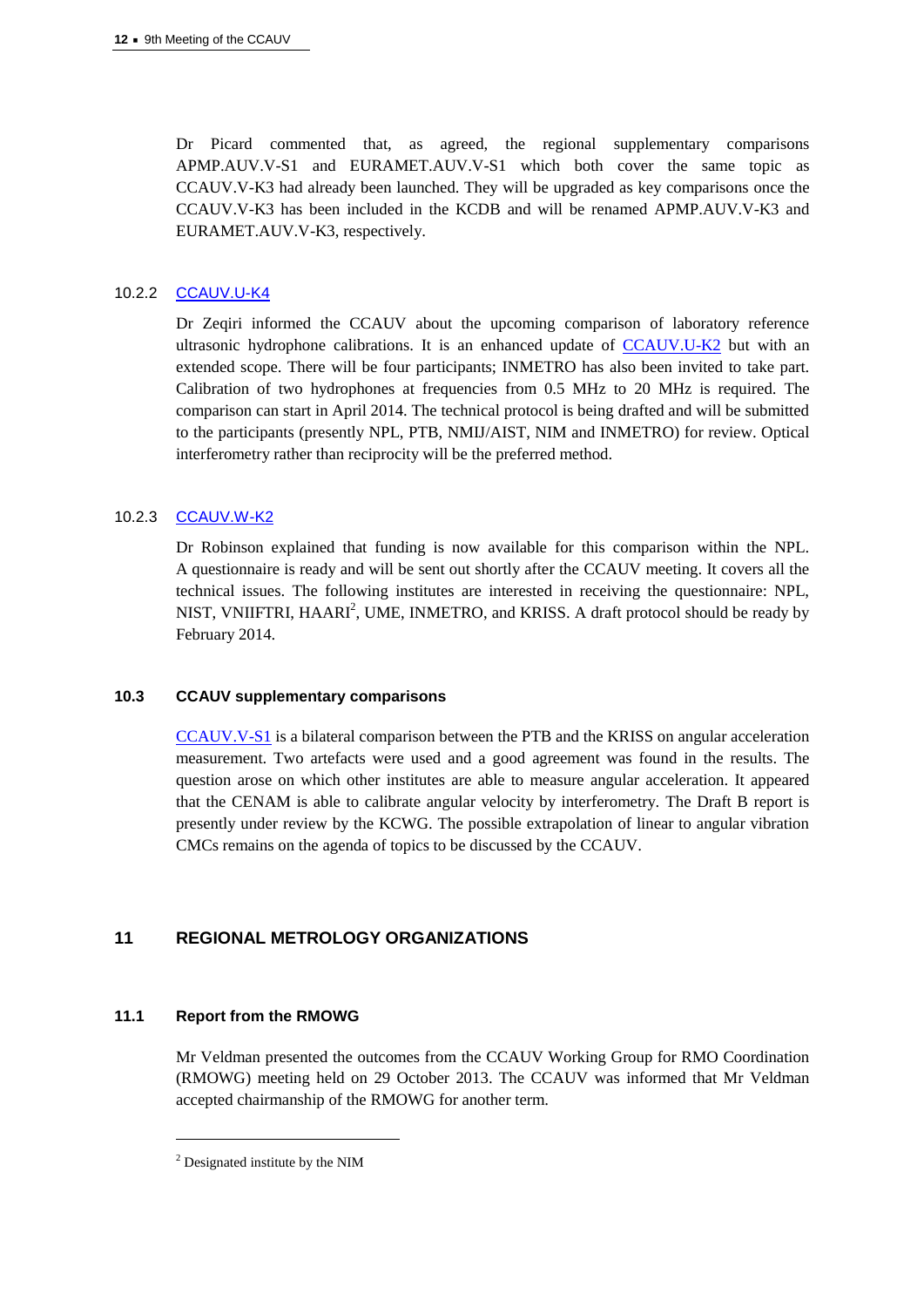The nineteen participants in the meeting represented all RMOs and the BIPM. All action points from the previous meeting had been completed or were dealt with in this meeting. Mr Henson provided guidance on handling accreditation. The Joint Committee of the Regional Metrology Organizations and the BIPM (JCRB) had updated its procedures for the CMC review process; these were discussed at the meeting.

CCAUV guidance for Calibration and Measurement Capabilities (CMCs), a supplement to CIPM documents, was updated and hyperlinks to the existing CIPM rules were included.

The issue of the life span of CMCs had been discussed. The RMOs should have a review process for those CMCs no longer covered by a key comparison.

The list of service categories was also thoroughly discussed. Changes to the service categories "Sound in water" and "Vibration" were made. A new branch "Auxiliary Equipment" was proposed and comments were invited. The RMO chairs will circulate the new document.

A resulting discussion on the measurement of auxiliary equipment emerged, mainly discussing charge amplifiers. This is an electrical task but is often carried out by the acoustic laboratories themselves. Several NMIs offer this as a service to industry. Therefore it is useful to have a service category in this field. Mr Veldman will circulate a document on these matters for comment via the RMO chairs.

#### **11.2 JCRB matters**

Mr Kuanbayev, the Executive Secretary of the JCRB, reported on new developments in the JCRB. All documents are available on the website, and particular reference was made to the documents CIPM [MRA-D-04](https://www.bipm.org/utils/common/CIPM_MRA/CIPM_MRA-D-04.pdf) and [CIPM MRA-D-05.](https://www.bipm.org/utils/common/CIPM_MRA/CIPM_MRA-D-05.pdf) A workshop on '*Best Practices in CMC Reviews*' was held in March 2013. Many deadlines have been shortened and the rules made stricter. The JCRB made several recommendations for future work, in particular that the BIPM web forum should be used as a tool [\(http://www.bipm.org/jforum/forums/](https://www.bipm.org/jforum/forums/)) and that the fast track procedures for CMC reviews should be applied more frequently.

Dr Thomas explained the options available on the JCRB website.

#### **11.3 Reports from regional metrology organizations**

#### 11.3.1 SIM

Dr Silva Pineda, chairperson of the SIM TC-AUV, reported on the SIM which is active in all fields of AUV, and which has participated in several key comparisons. A number of projects and collaborations are ongoing. A written report is available on the CCAUV restricted website. There are now seven NMIs participating in SIM: NRC (Canada), NIST (USA), CENAM (Mexico), INM(CO) (Colombia), INDECOPI (Peru), INMETRO (Brazil) and INTI (Argentina).

#### 11.3.2 AFRIMETS

Mr Veldman, chairperson of the AFRIMETS TC-AUV, reported that Kenya has been working to prepare CMCs in acoustics and vibration. Two AFRIMETS comparisons have begun (one on secondary accelerometer calibration, and one on LS2P microphones by primary methods).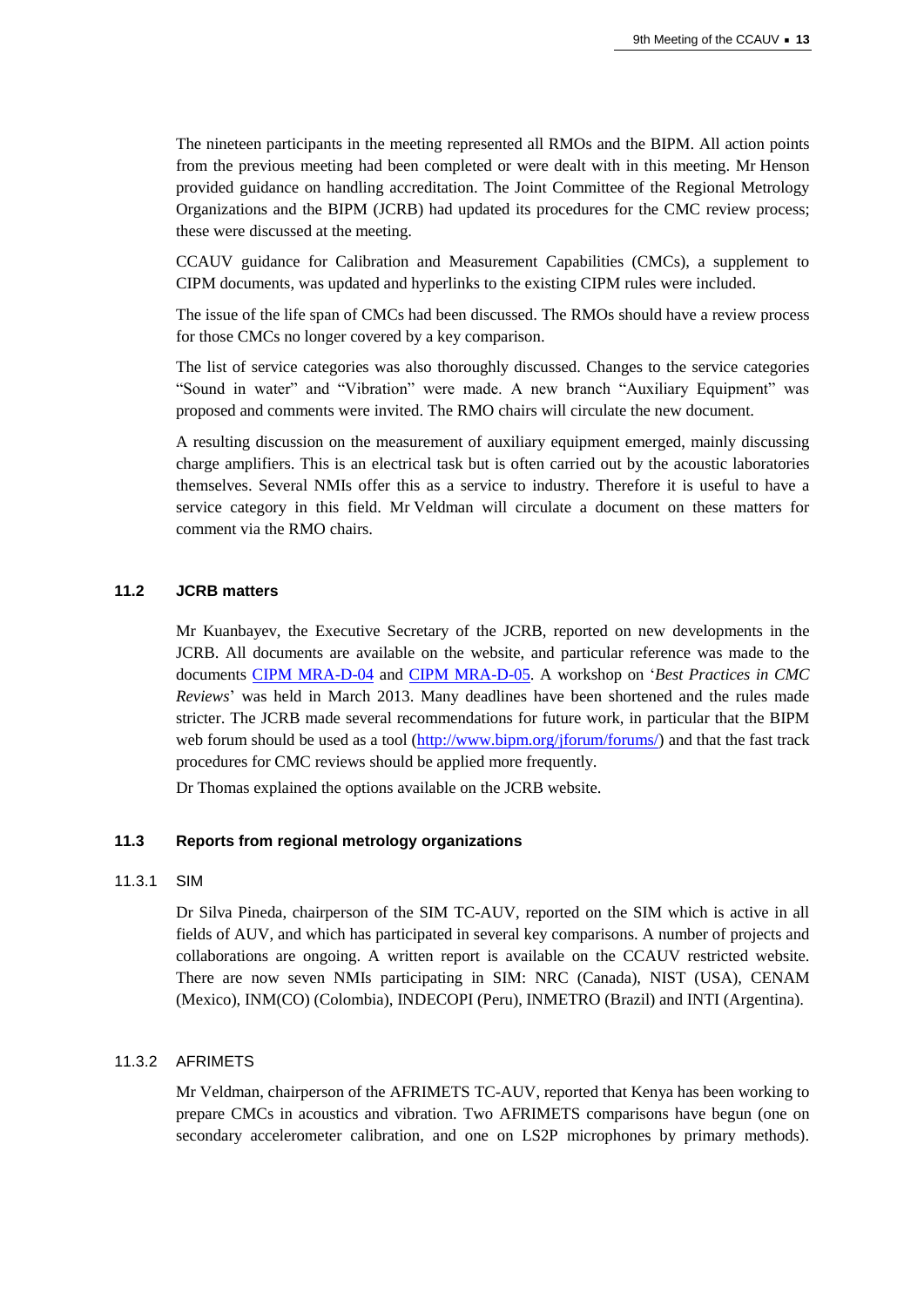Mr Nel was elected to be the new chairperson of the AFRIMETS at its most recent meeting in October 2013.

#### 11.3.3 APMP

Mr Sun, chairperson of the APMP TC-AUV, reported on the APMP, which is active in a variety of key comparisons. A project for comparison of artificial mastoids is ongoing. Several pilot comparisons are continuing and an accredited laboratory is one of the participants (this is allowed in a pilot study). Dr Bruns said that there is no problem with having non-NMIs in pilot studies as the objective of such studies is to prove technical feasibility.

#### 11.3.4 COOMET

Dr Enyakov reported on behalf of Ms Pozdeeva who is the COOMET TC-AUV chairperson. COOMET includes twelve member countries. Nine NMIs submit CMCs via COOMET; six NMIs submit via other RMOs; three NMIs have published CMCs. The COOMET has participated in ten CCAUV comparisons, four RMO comparisons are in progress and four NMIs have QMS recognition.

#### 11.3.5 EURAMET

Dr Barham commented that twenty-four members are incorporated into the EURAMET TC-AUV. Six projects are running in addition to several KCs. The European Metrology Research Programme (EMRP) finances large cooperative projects. Four projects are running with participants mainly from EURAMET. One project is dealing with dosimetry for therapeutic ultrasound, a second investigates non-audible sound and developments in a new universal ear simulator, and a third is on dynamic measurements. A newly started project is developing a new primary standard for the measurement of acoustic power. New project proposals deal with lowfrequency noise, sensor networks and carbon dioxide sensing.

#### **11.4 Regional key comparisons and links to CCAUV comparisons**

#### 11.4.1 Published comparisons

[APMP.AUV.A-K3](http://kcdb.bipm.org/appendixB/KCDB_ApB_info.asp?cmp_idy=775&cmp_cod=APMP.AUV.A-K3&page=1&search=2&cmp_cod_search=APMP.AUV.A-K3&met_idy=&bra_idy=&epo_idy=&cmt_idy=&ett_idy_org=&lab_idy=&cou_cod=) Dr Kwon reported that the comparison has been linked to [CCAUV.A-](http://kcdb.bipm.org/appendixB/KCDB_ApB_info.asp?cmp_idy=424&cmp_cod=CCAUV.A-K3&page=1&search=2&cmp_cod_search=CCAUV.A-K3&met_idy=&bra_idy=&epo_idy=&cmt_idy=&ett_idy_org=&lab_idy=&cou_cod=)K<sub>3</sub> and had been published in *Metrologia* in 2012<sup>3</sup>.

#### 11.4.2 Comparisons and reports in progress

[SIM.AUV.V-K1.1](http://kcdb.bipm.org/appendixB/KCDB_ApB_info.asp?cmp_idy=743&cmp_cod=SIM.AUV.V-K1.1&page=1&search=2&cmp_cod_search=SIM.AUV.V-K1.1&met_idy=&bra_idy=&epo_idy=&cmt_idy=&ett_idy_org=&lab_idy=&cou_cod=) Dr Ripper commented that this is a bilateral comparison between INMETRO and CENAM. Linking to [CCAUV.V-K1](http://kcdb.bipm.org/appendixB/KCDB_ApB_info.asp?cmp_idy=429&cmp_cod=CCAUV.V-K1&page=1&search=2&cmp_cod_search=CCAUV.V-K1&met_idy=&bra_idy=&epo_idy=&cmt_idy=&ett_idy_org=&lab_idy=&cou_cod=) has been accomplished and a discussion is underway on the subject of whether linking should be made to the upcoming  $CCAUV.V-K2$  key comparison.

 $\overline{a}$ 

<sup>3</sup> *[Metrologia](http://stacks.iop.org/0026-1394/49/09002)* 2012 **49** 09002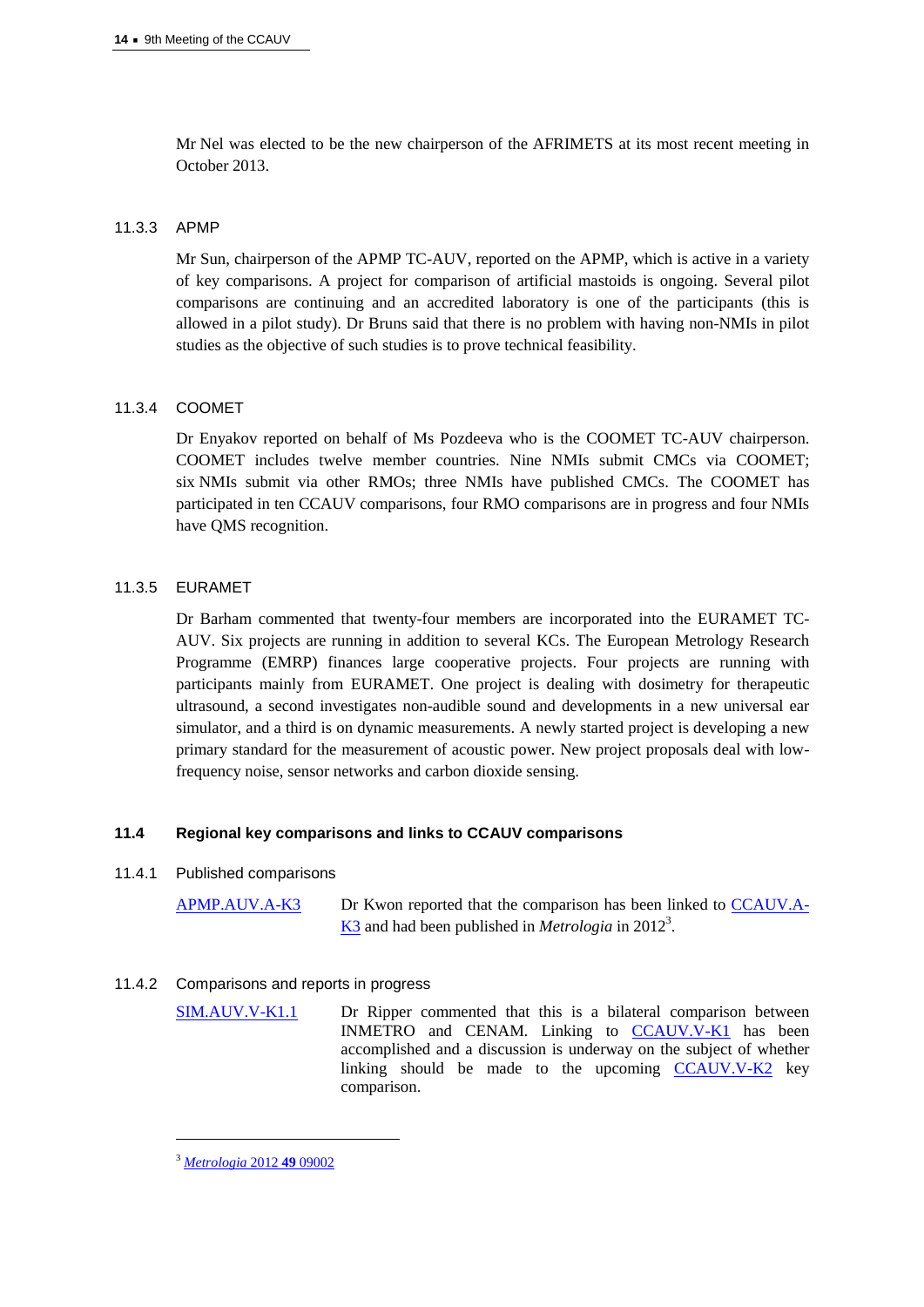[APMP.AUV.V-K1.1](http://kcdb.bipm.org/appendixB/KCDB_ApB_info.asp?cmp_idy=956&cmp_cod=APMP.AUV.V-K1.1&page=1&search=2&cmp_cod_search=APMP.AUV.V-K1.1&met_idy=&bra_idy=&epo_idy=&cmt_idy=&ett_idy_org=&lab_idy=&cou_cod=) Dr Ota reported that the comparison had four participants. A Draft B has been submitted to the KCWG and the comments of the KCWG are now under discussion.

- [COOMET.AUV.V-K1](http://kcdb.bipm.org/appendixB/KCDB_ApB_info.asp?cmp_idy=700&cmp_cod=COOMET.AUV.V-K1&page=1&search=2&cmp_cod_search=COOMET.AUV.V-K1&met_idy=&bra_idy=&epo_idy=&cmt_idy=&ett_idy_org=&lab_idy=&cou_cod=) The Draft B has been written but an intensive discussion had occurred about the results. A decision was reached at a meeting in September 2013. Suggestions for participants and by the KCWG will now need to be incorporated into the report. New calculations are necessary and the report requires editing. The next step will be the circulation of the report to the participants. Dr Yankovsky is the new contact person for this comparison.
- [EURAMET.AUV.A-K5](http://kcdb.bipm.org/appendixB/KCDB_ApB_info.asp?cmp_idy=1345&cmp_cod=EURAMET.AUV.A-K5&page=1&search=2&cmp_cod_search=EURAMET.AUV.A-K5&met_idy=&bra_idy=&epo_idy=&cmt_idy=&ett_idy_org=&lab_idy=&cou_cod=) Dr Barham presented the basic scheme of this regional comparison. Eleven participants are taking part after the protocol was agreed by the KCWG. The comparison started in September 2013. Results are expected in January 2015.

#### 11.4.3 Future comparison proposals

SIM.AUV.V-K2 Dr Ripper presented this regional comparison which follows [CCAUV.V-K2](http://kcdb.bipm.org/appendixB/KCDB_ApB_info.asp?cmp_idy=959&cmp_cod=CCAUV.V-K2&page=1&search=2&cmp_cod_search=CCAUV.V-K2&met_idy=&bra_idy=&epo_idy=&cmt_idy=&ett_idy_org=&lab_idy=&cou_cod=) using a similar protocol, which was approved at the previous CCAUV meeting. The INMETRO has made the first measurements concerning adapters designed to minimize the effects of the armature material. There is a delay because of delayed finalization of the CCAUV.V-K2 comparison; the work is planned to start in 2015.

#### **11.5 Regional supplementary comparisons**

11.5.1 Published comparisons

[APMP.AUV.V-S1](http://kcdb.bipm.org/appendixB/KCDB_ApB_info.asp?cmp_idy=1092&cmp_cod=APMP.AUV.V-K3&prov=exalead) Mr Sun reported that the comparison has been published. See also 10.2.1.

[EURAMET.AUV.A-S1](http://kcdb.bipm.org/appendixB/KCDB_ApB_info.asp?cmp_idy=992&cmp_cod=EURAMET.AUV.A-S1&page=1&search=2&cmp_cod_search=EURAMET.AUV.A-S1&met_idy=&bra_idy=&epo_idy=&cmt_idy=&ett_idy_org=&lab_idy=&cou_cod=) Dr Barrera Figueroa explained that the report is published and that the KCWG has decided it will remain as a supplementary comparison and hence no link to the CCAUV-K3 or CCAUV-K4 should be made.

#### 11.5.2 Comparisons and reports in progress

- [SIM.AUV.A-S1](http://kcdb.bipm.org/appendixB/KCDB_ApB_info.asp?cmp_idy=451&cmp_cod=SIM.AUV.A-S1&page=1&search=2&cmp_cod_search=SIM.AUV.A-S1&met_idy=&bra_idy=&epo_idy=&cmt_idy=&ett_idy_org=&lab_idy=&cou_cod=) Dr Ripper said that some comments from the KCWG had been received including suggestions to check the records. Two pistonphones were measured and perhaps the report should refer to one reference value. It is difficult to make a link and the matter is still under discussion.
- [AFRIMETS.AUV.V-S3](http://kcdb.bipm.org/appendixB/KCDB_ApB_info.asp?cmp_idy=1243&cmp_cod=AFRIMETS.AUV.V-S3&page=1&search=2&cmp_cod_search=AFRIMETS.AUV.V-S3&met_idy=&bra_idy=&epo_idy=&cmt_idy=&ett_idy_org=&lab_idy=&cou_cod=) Mr Veldman explained that details about this comparison are given in the AFRIMETS report.
- [AFRIMETS.AUV.A-S1](http://kcdb.bipm.org/appendixB/KCDB_ApB_info.asp?cmp_idy=1283&cmp_cod=AFRIMETS.AUV.A-S1&page=1&search=2&cmp_cod_search=AFRIMETS.AUV.A-S1&met_idy=&bra_idy=&epo_idy=&cmt_idy=&ett_idy_org=&lab_idy=&cou_cod=) Mr Veldman explained that details about this comparison are given in the AFRIMETS report.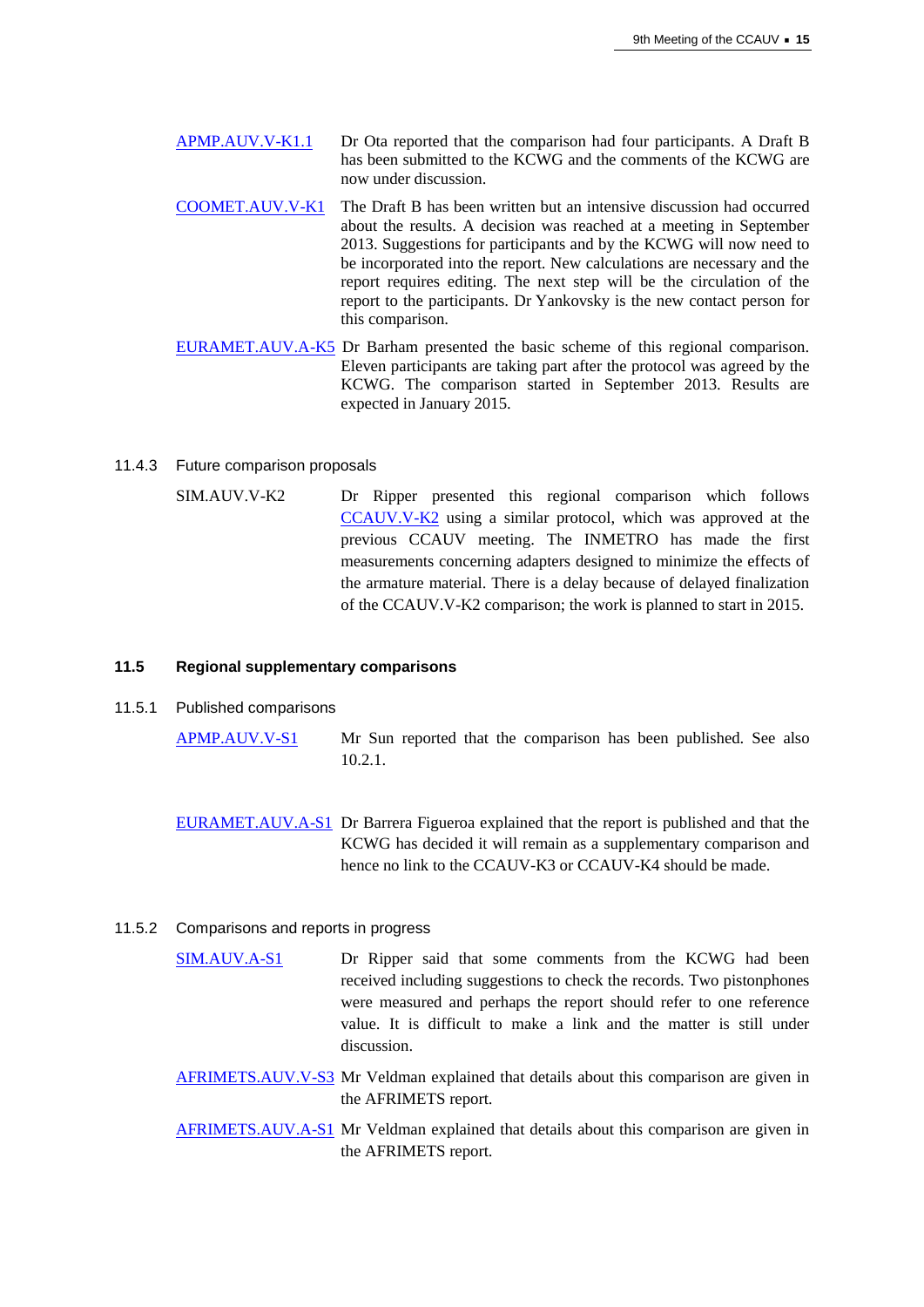- [APMP.AUV.A-S1](http://kcdb.bipm.org/appendixB/KCDB_ApB_info.asp?cmp_idy=921&cmp_cod=APMP.AUV.A-S1&page=1&search=2&cmp_cod_search=APMP.AUV.A-S1&met_idy=&bra_idy=&epo_idy=&cmt_idy=&ett_idy_org=&lab_idy=&cou_cod=) Mr Sun reported that this comparison will be finished (resubmission of the Draft B report) at the end of 2013.
- [COOMET.AUV.A-S1](http://kcdb.bipm.org/appendixB/KCDB_ApB_info.asp?cmp_idy=984&cmp_cod=COOMET.AUV.A-S1&page=1&search=2&cmp_cod_search=COOMET.AUV.A-S1&met_idy=&bra_idy=&epo_idy=&cmt_idy=&ett_idy_org=&lab_idy=&cou_cod=) Mr Nikolaenko reported that the Draft B report has been accepted by the participants.
- [COOMET.AUV.W-S1](http://kcdb.bipm.org/appendixB/KCDB_ApB_info.asp?cmp_idy=1206&cmp_cod=COOMET.AUV.W-S1&page=1&search=2&cmp_cod_search=COOMET.AUV.W-S1&met_idy=&bra_idy=&epo_idy=&cmt_idy=&ett_idy_org=&lab_idy=&cou_cod=) Dr Isaev explained that this comparison was carried out between the VNIIFTRI and the HAARI. It was delayed because of problems with customs clearances. The report will be completed in 2014.
- [EURAMET.AUV.V-S1](http://kcdb.bipm.org/AppendixB/KCDB_ApB_info.asp?cmp_idy=1158&cmp_cod=EURAMET%2EAUV%2EV%2DK3&page=10&search=1&cmp_cod_search=&met_idy=1&bra_idy=0&epo_idy=0&cmt_idy=0&ett_idy_org=0&lab_idy=&cou_cod=0) Ms Bartoli reported that a QA-700 transducer was used at low frequencies with ten participants. All measurements are complete including monitoring. Two incidents had occurred. Firstly, one incident occurred during transport but without consequences. Secondly, the electronic part of a sensor was damaged while being handled. It was repaired by the DPLA and had no influence on the sensor sensitivity. Good agreement can be found at medium frequencies, but there were problems at the frequency extremes where discrepancies occurred. The aim is to circulate the Draft A to participants before the end of 2013. See also 10.2.1.

#### 11.5.3 Regional comparison proposals

[EURAMET.AUV.A-S2](http://kcdb.bipm.org/appendixB/KCDB_ApB_info.asp?cmp_idy=1352&cmp_cod=EURAMET.AUV.A-S2&page=1&search=2&cmp_cod_search=EURAMET.AUV.A-S2&met_idy=&bra_idy=&epo_idy=&cmt_idy=&ett_idy_org=&lab_idy=&cou_cod=) Dr Rodrigues presented this new comparison with six participants for secondary free-field microphone calibration. The protocol was accepted and permission given for the measurements to start.

## **12 CCAUV MEMBERSHIP AND OTHER MATTERS**

In 2013, the BIPM received a request from the Kenyan Bureau of Standards (KEBS) to obtain observer status at the CCAUV. Subsequently, the KEBS was invited to the 9th CCAUV meeting by Prof. Dr Valdés to give a presentation to support its request. Mr Maina, representing the AUV activity at the KEBS, presented a talk entitled "Acoustic and vibration laboratory KEBS, Kenya", and had formerly submitted a written report which is available.

The KEBS is the national standards body in Kenya and was founded in 1981. It provides the standards for the country and some standards for neighbouring Tanzania. Kenya signed the CIPM MRA in 2002 and has been a full member of the BIPM since 2010. The acoustics and vibration laboratory commenced operations in 2006 with two staff members. The laboratory performs primary calibration of microphones, calibration of sound level meters and sound calibrators. A vibration laboratory will be established in the near future. The laboratory takes part in workshops, seminars and knowledge exchange, and it is an active member of AFRIMETS.

Several questions about its facilities and on the interaction by the KEBS with other institutes were addressed. Prof. Dr Valdés asked if any member of the CCAUV was opposed to observer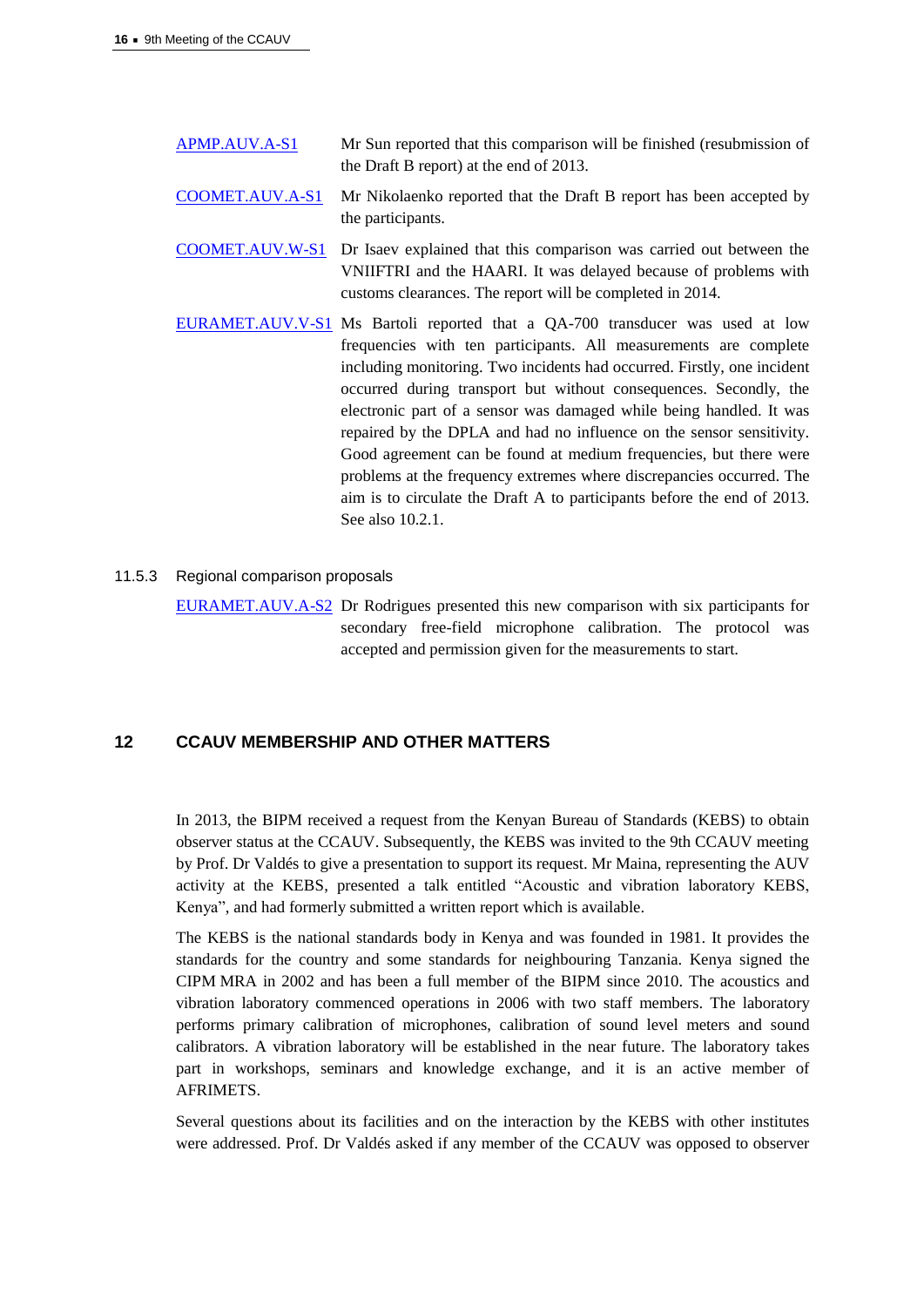status for the KEBS. There were no objections. Prof. Dr Valdés invited the CCAUV to address a recommendation to the CIPM to approve observer status for the KEBS.

Prof. Dr Valdés introduced the issue of reviewing and updating the CIPM MRA. The Consultative Committees have been asked for input and comments and therefore he asked for the opinion of the CCAUV members. He mentioned that it would be useful to shorten KC reports and to decrease the number of frequency points within comparisons. He recommended caution when repeating KCs so that it does not lead to a situation whereby some NMIs lose their CMCs. One way to avoid this would be to offer, within repeat comparisons, the original range so that laboratories do not have to meet extended ranges if these are superfluous to their needs.

Dr Scott explained that omitting the bilateral degrees of equivalence will reduce the amount of work and the length of the report. However, he considered that the inclusion of experimental descriptions and explanations of uncertainty budgets should be encouraged, as these additions to the reports involve no extra work for the pilot laboratory and are valuable to the users of the reports.

Dr Silva Pineda drew attention to the fact that some NMIs have capabilities which are not reflected within the CMCs, mainly because their capabilities improve between key comparisons.

Dr Bruns noted that the CCAUV key comparisons are efficiently managed. He agreed with Dr Silva Pineda, but emphasized that there are several other possibilities to underpin CMCs rather than just by key comparisons. Prof. Dr Valdés considered that regional metrology organizations (RMOs) are the appropriate organizations to determine participation and linking of key comparisons.

Dr Milton explained that CMCs should span the areas of CCAUV, and that the main view should be focused on the benefits of this work for industry.

## **13 PROGRESS AND STATUS OF NATIONAL STANDARDS**

Dr Isaev, VNIIFTRI, Russian Federation, gave a presentation on "Uncertainty relation as a criterion of free-field conditions for sound receiver calibration" where the question of the quality of free-field conditions was raised. Different methods for ensuring free-field conditions during hydrophone calibration were discussed, such as time-delay spectroscopy, homomorphic timeselective post-processing, and moving-weighted averaging of the transmitter-receiver response. He described methods of measuring the contributions of reflections to the uncertainties using time- and frequency-selective techniques. A factor for quantitative determination of free-field quality was proposed. A written report is available.

Dr Zeqiri, Dr Barham and Dr Robinson, NPL, UK, presented a variety of results of recent research topics at their institute including: diffuse-field calibration of microphones; further development of optical techniques for sound field measurements; new application possibilities of MEMS microphones; standards in underwater acoustics; measurement methods and standards for underwater noise; ultrasound computer tomography using phase-insensitive ultrasound detectors; a cavitation based method for avoiding crystallization in honey; and a thermo-chromic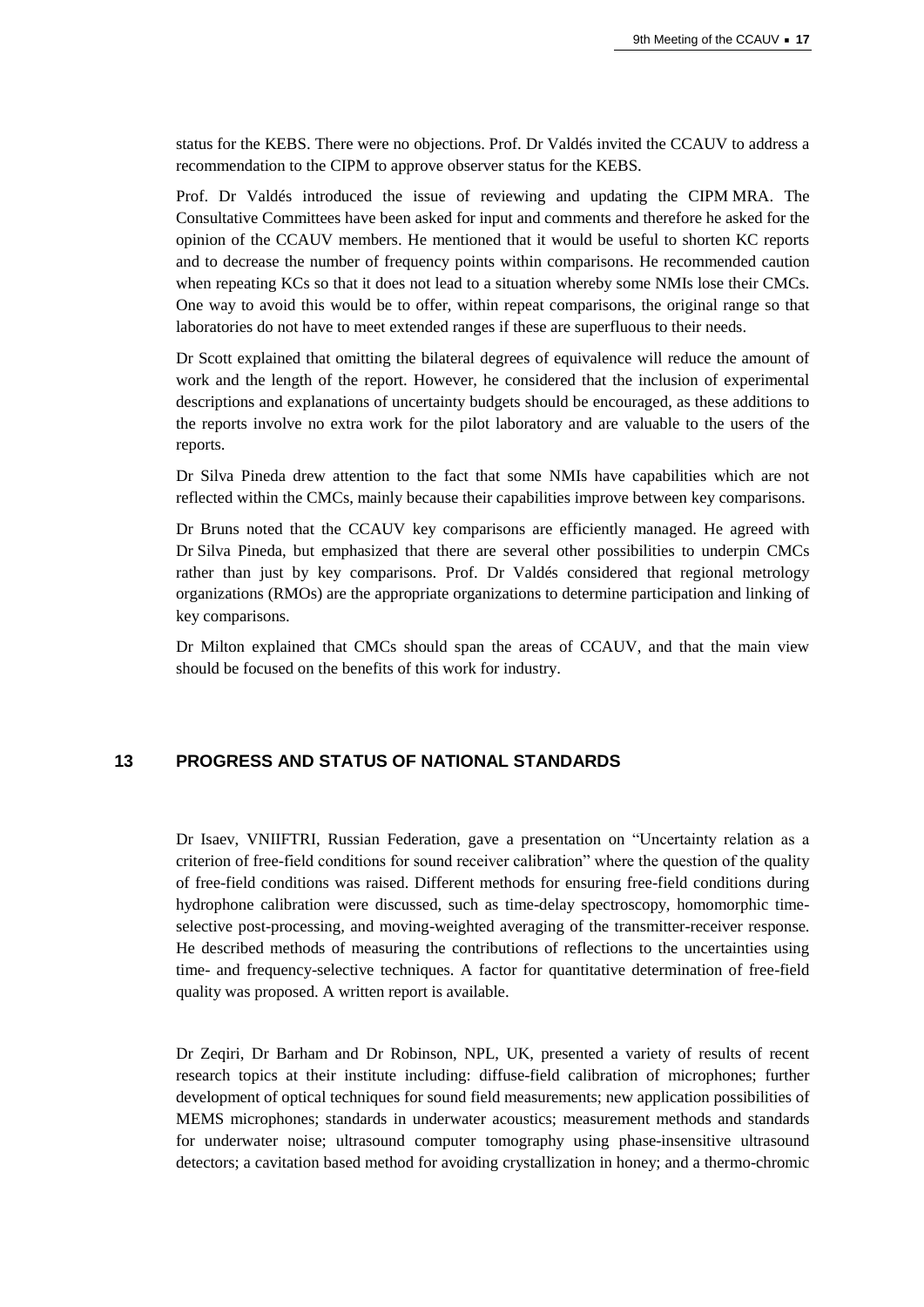measurement technique for characterization of physiotherapy systems. A written report is available.

Dr Scott reported on the activities of the AUV group of the NMIA, Australia, over the last two years. In vibration, a comparative study between several interferometers had been made. A six-axis scanning system for measurement of ultrasonic output was established. A new service for artificial mastoids was put into place. A written report is available.

Dr Horiuchi reported on activities in acoustics at the NMIJ/AIST, Japan. A system for the determination of sound power has been established for which business equipment manufacturers are the main customers. The calibration range of ultrasonic measurement will be expanded for both power measurement and hydrophone calibration. Dr Ota reported on the field of vibration. An angular vibration standard has been developed and the range for shock calibration has been extended. Strain gauge accelerometer calibration was evaluated. A written report is available.

Dr Yang presented the AUV activities of the NIM, China. The measurement of particle velocity using laser Doppler accelerometer techniques will be extended to measure sound fields optically. A service for the measurement of the modulus  $d_{33}$  of piezoelectric materials with an uncertainty of 1 % has been introduced. A commercially available interferometer is used for high-frequency ultrasound calibration. Ultrasonic power is determined by using a reciprocity technique for both plane-piston and focused transducers. A written report is available.

Dr Kwon described recent activities at the KRISS, Republic of Korea. The ultrasonic laboratory has been moved to the Centre for Medical Metrology. Free-field reciprocity calibration has been extended down to lower frequencies by a novel filtering method. Dr Barham was interested in the possibility of using this work to contribute to the literature on the pressure-to-free-field correction factors. In vibration, a successful bilateral comparison with the PTB on angular acceleration was presented. A written report is available.

Dr Silva Pineda reported on work at the CENAM, Mexico. A new user interface has been developed for ultrasound power measurement. Material evaluation by ultrasound is of interest to industry, as well as in ultrasonic welding systems. For shock calibration, the shock shape can be adapted to requirements. The calibration of laser interferometers was investigated; about 10 LDVs per year are calibrated by CENAM (up to 350 kHz) for the automotive industry. A written report is available.

Dr Rodrigues reported on the activities at the LNE, France. The LNE is active in a variety of fields and is heavily involved in EMRP-funded projects (JRP IND09 on dynamic quantities, JRP SIB56 on the unit watt for airborne sound, and JRP HLT01 on universal ear simulators). In particular, the LNE is providing significant design input into a new ear simulator.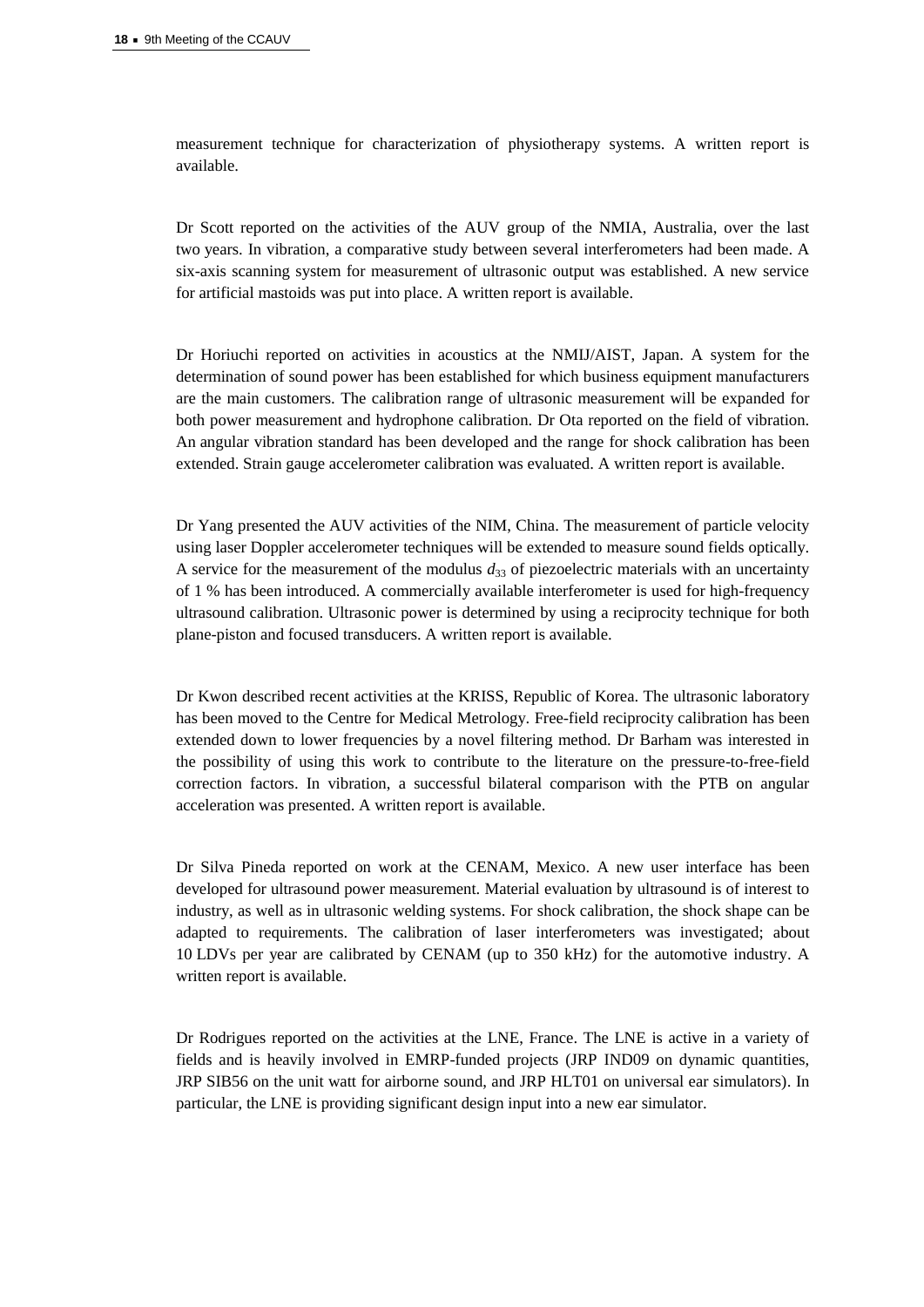Dr Koch highlighted recent work at the PTB, Germany. The measurement of airborne ultrasound from a commercial ultrasonic cleaner has been measured, demonstrating that the audible noise increases when internal cavitation is present. Measurements of high-intensity ultrasound power have been extended to 400 W (from 0.8 MHz to 5 MHz) and measurements of ultrasonic sound pressure up to 50 MPa (from 0.8 MHz to 50 MHz) have been made.

#### **14 REPORTS FROM INTERNATIONAL OBSERVERS**

**International Electrotechnical Commission, TC87**: Dr Zeqiri reported that several working groups had met during the previous week. WG 8 maintained three standards for hydrophone calibration and one for the power standard. A new work item proposal for physiotherapy devices down to very low frequencies (10 kHz) had been established. WG 15 has eight members and met in Berlin in 2013. Two standards in underwater acoustics had been revised. A written report is available.

**International Electrotechnical Commission, TC29**: Dr Barham reported that the TC29 will meet in February 2014 in South Africa. Four new standards have been published including one for sound level meters. A written report is available.

**International Organization for Standardization, TC108**: Mr Veldman reported that documents had been considered and new work items were discussed at the previous meeting of the ISO TC108 in October 2013 in Seoul, Republic of Korea. A new work item on calibration of charge amplifiers had been raised. The use and calibration of vibration/shock-measuring instruments was covered in detail. A written report is available.

**International Organization for Standardization, TC43**: Dr Robinson reported on the new sub-committee (SC3) which has the scope of promoting calibration and metrology for underwater acoustics. Ship noise in deep water, standards and radiated noise from marine piledriving are the main topics of research. Future work will include impulsive sources, the effect of noise on divers, and the calibration of active sonars. A written report is available.

## **15 REPORTS FROM INTERNATIONAL MEETINGS**

Dr Bruns, a member of the scientific steering committee of the workshop "Challenges in Metrology for Dynamic Measurement" that was held on 15 to 16 November 2012 at the BIPM gave a short report on this event on behalf of its chairman Dr Usuda (NMIJ/AIST). The workshop was divided into four sessions which covered mechanical quantities, fluid and flowmetry, thermo-physical quantities, and system identification and calibration topics. In the mechanical session, the role played by acceleration and shock measurement and its importance to industry was discussed.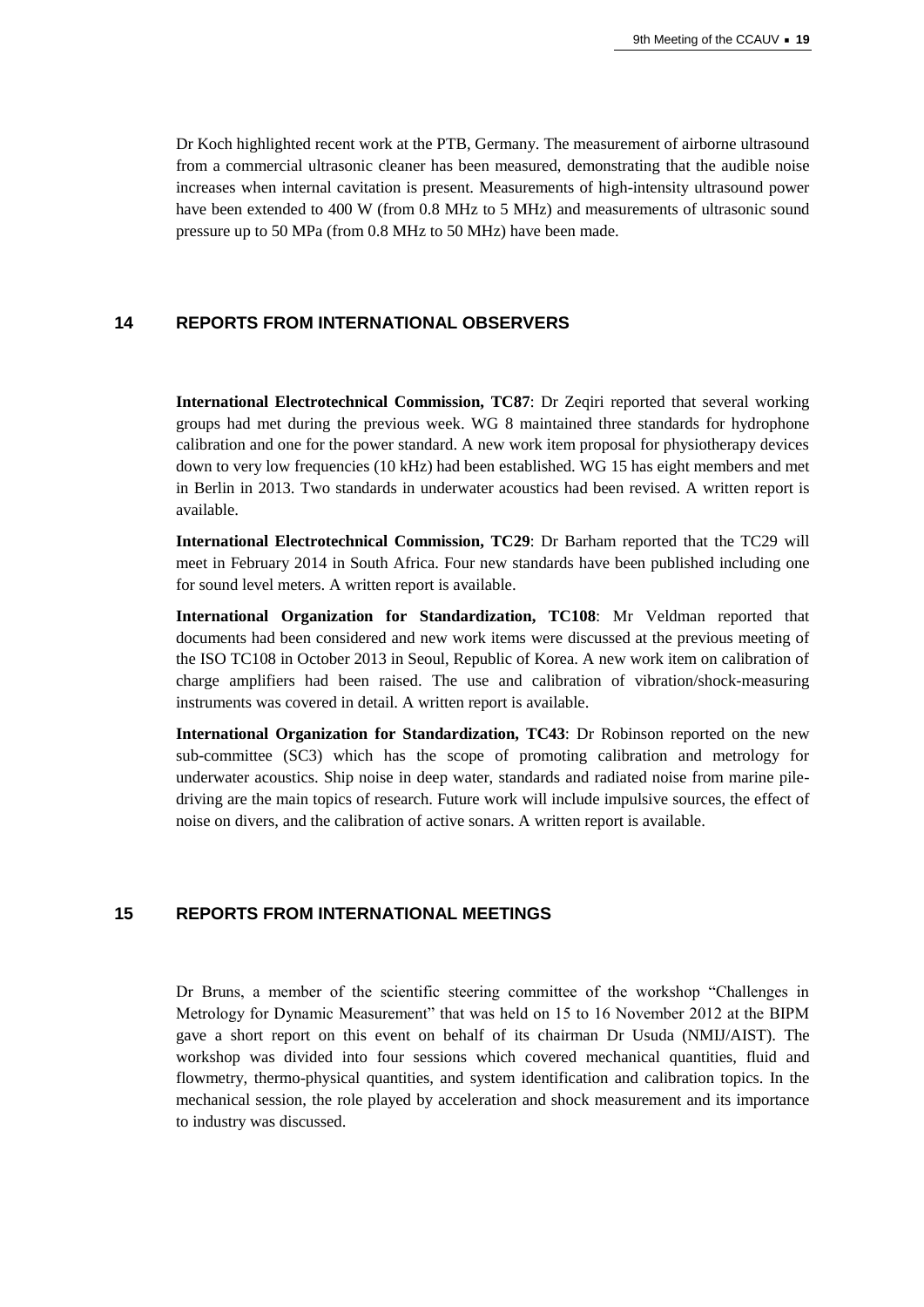#### **16 PUBLICATIONS**

A special issue was published in the *Journal of Metrological Society of India* (MAPAN) on "AUV metrology for safety and health" in 2012 with Dr Usuda and Dr Kikuchi (NMIJ/AIST) as the guest editors. The aim of this issue was to promote discussion between experts within metrology institutes. A written report is available.

#### **17 RECOMMENDATIONS TO THE CIPM**

Dr Picard presented a draft recommendation to the CIPM on observer status for the KEBS:

"As a response to the request expressed by the Kenya Bureau of Standards (KEBS) for observer status at the Consultative Committee for Acoustics, Ultrasound and Vibration (CCAUV), the KEBS was invited to the CCAUV at its 9th meeting where it gave a presentation on its activities within the AUV field. The CCAUV is favourable to the request from the KEBS and therefore recommends the CIPM to approve observer status of the KEBS at the CCAUV."

#### **18 OTHER ITEMS**

Dr Barrera Figueroa announced that a metrology session will be organized during the inter.noise 2014 conference to be held in Melbourne, Australia in November 2014. He also commented that a bilateral free-field comparison between the DFM and the KRISS for LS2 microphones is planned. Dr Barrera Figueroa invited participation. The INMETRO and the CENAM declared their interest.

## **19 DATE OF NEXT MEETING**

There has been a request from the CCAUV members that the meeting should take place in October and should revert to a meeting being held once every two years. The next CCAUV meeting is proposed for October 2015. Prof. Dr Valdés explained that a new procedure to elect the membership of the CIPM will come into effect in 2014 and as a result it is not known who the members of the CIPM will be in the future. Prof. Dr Valdés said goodbye to all members of the CCAUV, in case he is not re-elected.

Dr Picard was thanked for organizing and managing the meeting.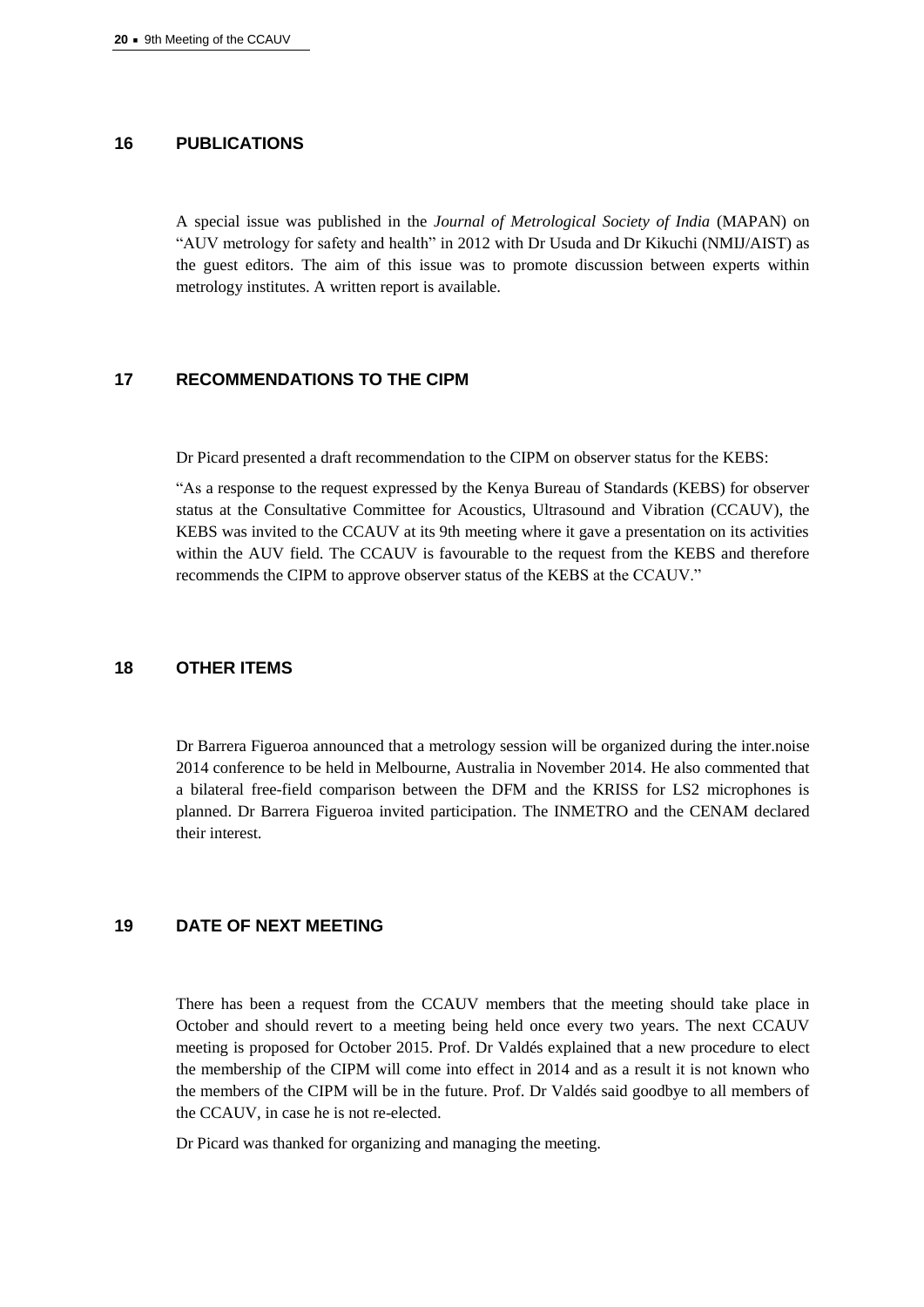The meeting closed at 12:45 on Thursday 31 October 2013.

#### **20 ACTIONS AND DECISIONS**

The actions and decisions taken at the meeting were identified and will be posted on the CCAUV web page as they become available.

#### **Actions:**

- CCAUV9/A1. To provide contributions for a poster on the CCAUV to be presented at the next CGPM in **November 2014**, including photographs, drawings, examples of impact, or other material.
- CCAUV9/A2. The KCWG and the SPWG will continue working as two separate working groups. **An occasion for a joint meeting should be managed** and good communication between both groups should be encouraged and ensured.
- CCAUV9/A3. **Terms of Reference on a review of the CIPM MRA** are expected to be drafted by the CIPM at the end of 2013. Once issued, these **will be communicated to the CCAUV for comments and discussion**.

#### **Decisions:**

- CCAUV9/D1. The explicit calculation of bilateral Degrees of Equivalence (DoE) in future Key Comparison reports is, from now on, voluntary. However, it is mandatory to give the equations and other necessary information so that the bilateral DoEs may be calculated. This also holds for RMO comparisons.
- CCAUV9/D2. Dr Bruns stepped down as the chairman of the Key Comparison Working Group (KCWG). Dr Ripper will now chair the KCWG.
- CCAUV9/D3. The Draft B report of CCAUV.A-K5 should present data in the traditional way by giving discrete data. The method of using reference curves will be discussed within the community on a broader basis.
- CCAUV9/D4. The Final report of CCAUV.U-K3 is awaiting approval from the KCWG. It will be sent to the CCAUV for formal approval before the 28 November 2013.
- CCAUV9/D5. The INRIM has volunteered as second linking participant for the planned CCAUV.U-K3.1 comparison.
- CCAUV9/D6. The commencement of key comparison CCAUV.V-K3 was formally agreed.
- CCAUV9/D7. The commencement of key comparison CCAUV.U-K4 was formally agreed.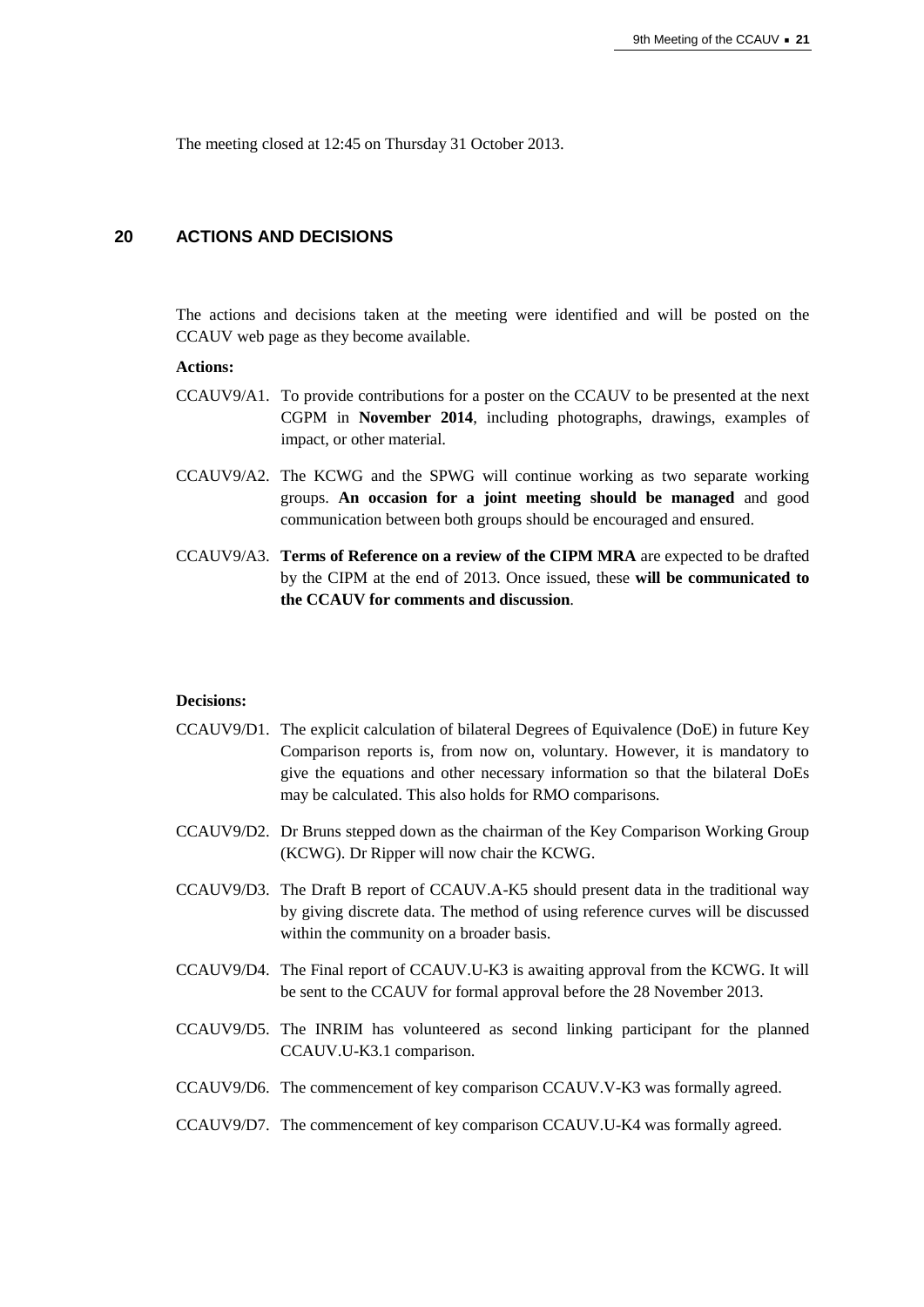- CCAUV9/D8. The preparation of key comparison CCAUV.W-K2 was agreed. A questionnaire will be sent to potential participants during 2014.
- CCAUV9/D9. The CCAUV supports observer status at the CCAUV to the Kenyan Bureau of Standards (KEBS), and a recommendation will be addressed to the CIPM before the end of 2013.
- CCAUV9/D10. The next meeting of the CCAUV is scheduled for October 2015.

Dr Christian Koch, *Rapporteur* Dr Andrew Scott, *Rapporteur*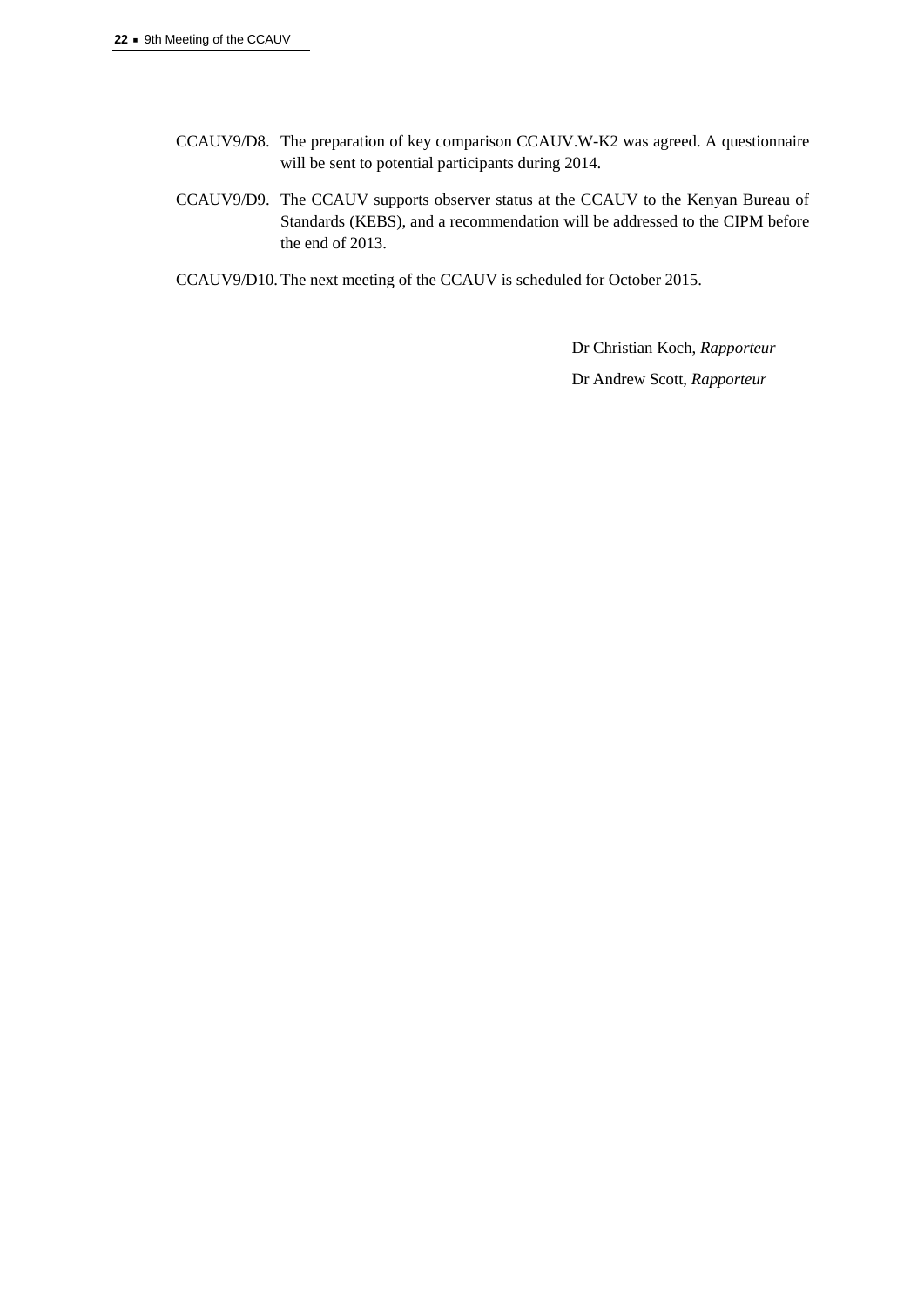## **APPENDIX 1 WORKING DOCUMENTS SUBMITTED TO THE CCAUV AT ITS 9TH MEETING**

| Document  |                                                                              |
|-----------|------------------------------------------------------------------------------|
| CCAUV/    |                                                                              |
| 13-00     | Draft agenda, updated, J. Valdés, 3 pp.                                      |
| 13-01     | CCAUV Strategic Planning of 1 July 2013, CCAUV, 25 pp.                       |
| 13-02     | CCAUV Strategic Planning of 1 July 2013 - 1-pager, CCAUV, 1 p.               |
| 13-03     | Draft: Technical protocol for CCAUV.V-K3, Q. Sun, 5 pp.                      |
| 13-04     | Annex 1 for TP CCAUV.V-K3, Q. Sun, 2 pp.                                     |
| 13-05     | Annex 2 for TP CCAUV.V-K3, Q. Sun, 2 pp.                                     |
| 13-06     | Programme of Presentations CCAUV 2013                                        |
| 13-07     | The time-frequency uncertainty relationship as criterion, A. Isaev, 1 p.     |
| 13-08     | NMIA Status Report, A. Scott, 4 pp.                                          |
| 13-09     | Report to the CCAUV on BIPM-WS on challenges in Metrology for Dynamic        |
|           | measurement, T. Usuda, 18 pp.                                                |
| $13 - 10$ | On the MAPAN Special Issue on AUV Metrology for Safety and Health, T. Usuda, |
|           | <u>6 pp.</u>                                                                 |
| $13 - 11$ | Activity report from the APMP 2013, Q. Sun, 12 pp.                           |
| $13 - 12$ | Brief report on the preparation of the TP for CCAUV.V-K3, Q. Sun, 16 pp.     |
| $13 - 13$ | INRIM Status Report, C. Gugliemone, 30 pp.                                   |
| $13 - 14$ | NIM Status Report, Y. Ping, 9 pp.                                            |
| $13 - 15$ | Activity report from the IEC TC29 2013, S. Dowson, 4 pp.                     |
| $13 - 16$ | Activity report from the EURAMET 2013, R. Barham, 4 pp.                      |
| $13 - 17$ | Activity report from the COOMET 2013, V. Pozdeeva, 3 pp.                     |
| $13 - 18$ | KEBS Status Report, A. Maina, 4 pp.                                          |
| 13-19     | NMIA Status Report, A. Scott, 13 pp.                                         |
| $13 - 20$ | Presentation of the KEBS, A. Maina, 16 pp.                                   |
| 13-21     | NPL Status Report, B. Zequin, 20 pp.                                         |
| 13-22     | DFM and BKSV-DPLA Status Report, S.B. Figueroa, 4pp.                         |
| 13-23     | <b>GUM Status Report, D. Dobrowolska, 4 pp.</b>                              |
| 13-24     | PTB Status Report, C. Koch, 7 pp.                                            |
| $13 - 25$ | Draft B Report on CCAUV.V.S1, A. Täubner and T. Bruns, 36 pp.                |
| 13-26     | <u> KRISS Status – Presentation, H.-S. Kwon, 9 pp.</u>                       |
| 13-27     | CCAUV.U-K3 Draft B Report, C. Koch, 75 pp.                                   |
| 13-28     | Response to KCWG comments on CCAUV.U-K3, C. Koch, 2 pp.                      |
| 13-29     | CENAM Status Report, G. Silva Pineda, 19 pp.                                 |
| 13-30     | Activity report from the SIM 2013, G. Silva Pineda, 2 pp.                    |
| 13-31     | Activity report from the ISO TC43 SC3, S. Robinson, 3 pp.                    |
| 13-32     | NIST-USRD Status Report, S. Crocker, 2 pp.                                   |
| 13-33     | COOMET proposal for CMCs, A. Isaev, 7 pp.                                    |